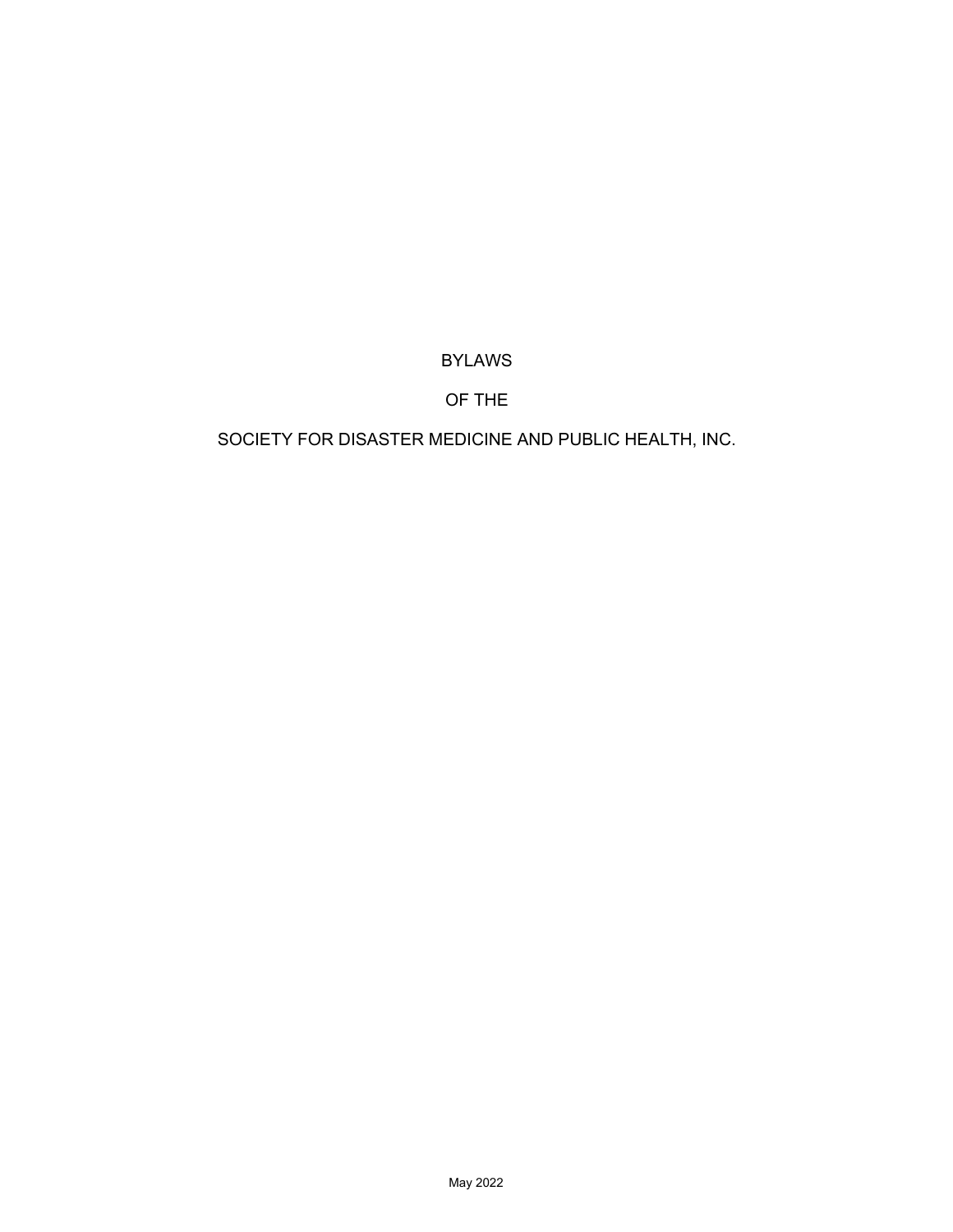# **BYLAWS**

# **OF THE**

### **SOCIETY FOR DISASTER MEDICINE AND PUBLIC HEALTH, INC.**

A 501(c)(3) Nonprofit Corporation as Provided by Title 14 of the Official Code of Georgia

# **ARTICLE I** –- NAME AND SEAL

The name of this nonprofit Society shall be the **SOCIETY FOR DISASTER MEDICINE AND PUBLIC HEALTH (the "Society")**, and the seal will be adopted by the Society Board of Directors (the "Board").

# **ARTICLE II** – PURPOSE

**Section 1.** This Society has been organized exclusively for charitable, scientific, literary, and educational purposes within the meaning of Section 501(c)(3) of the Internal Revenue Code of 1986, as amended, and shall not engage in any activities in conflict therewith. The Society shall engage in education, training, certification, and advocacy dedicated to the scientific advancement of Disaster Medicine and Public Health (DMPH). The Society will support the members' pursuit of these activities through active engagement in the field of DMPH. To accomplish these activities, the Society shall work with and seek support from other private and public sector agencies and organizations whose missions are mutually supportive of the Society.

**ARTICLE III** – ORGANIZATIONAL PHILOSOPHY, VISION, and MISSION

**Section 1**. The Society is founded on the fundamental beliefs that:

- a) all healthcare and public health professionals (health professionals) have an obligation to protect and preserve health security, defined as encompassing activities and measures across sovereign boundaries that mitigate public health incidents to ensure the health of populations;
- b) DMPH is an interdisciplinary pursuit contributed to by health professionals and myriad supporting disciplines and communities; and
- c) DMPH is a global concern, serving individuals, communities, regions, and nation-states.

The Society will be inclusive and comprised of anyone whose expertise contributes to the capabilities of the disaster health system. DMPH is an emerging discipline, constituting a unique knowledge base. It should be considered as a supplemental specialty of all health professionals as they seek to fulfill professional and societal obligations to individuals, populations, and communities in a disaster or public health emergency, as well as for allied and supporting professions. The Society will serve as an adjunct to those organizations that represent specific disciplines or professions, offering collaboration to promote the necessary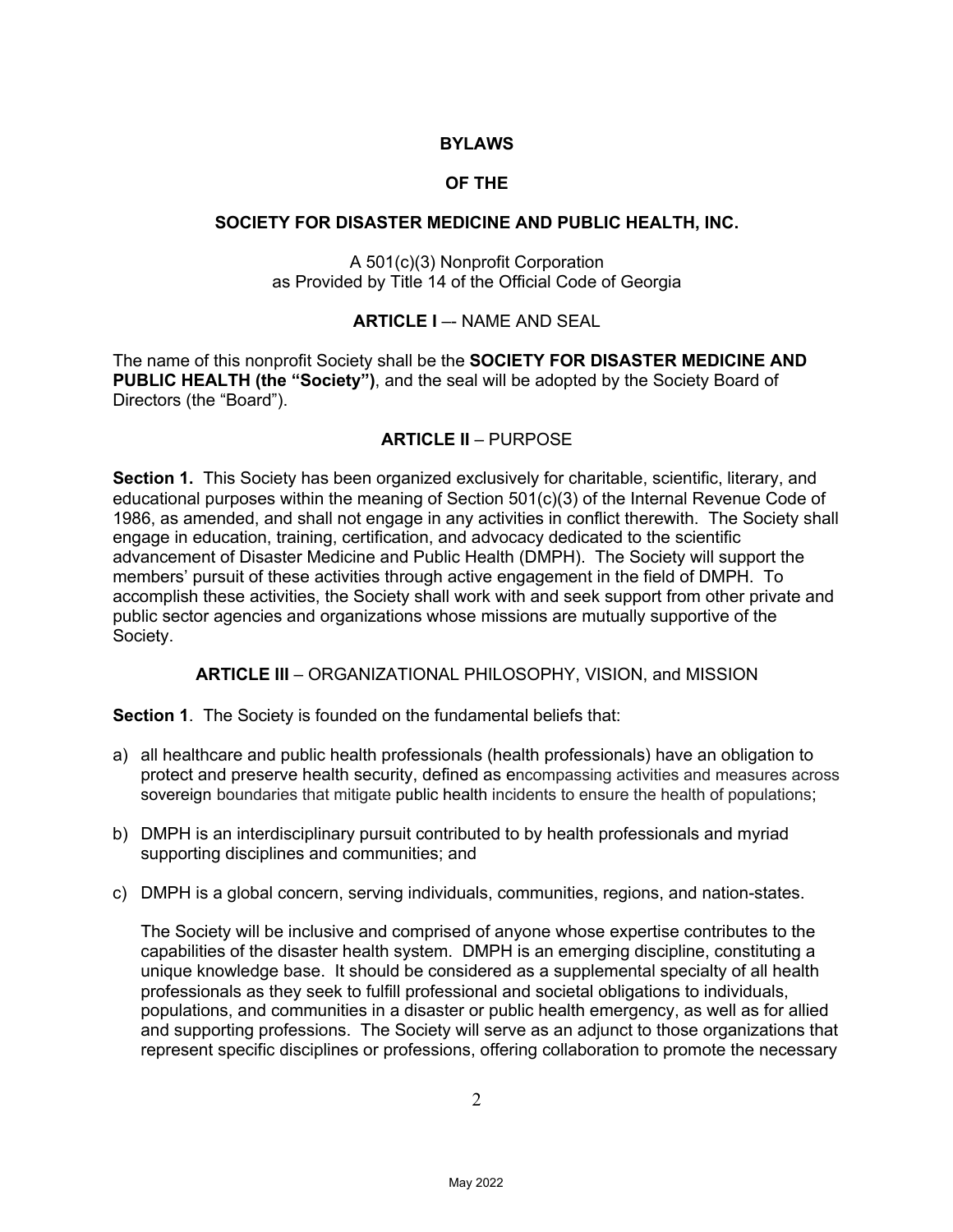knowledge and skills common to all and necessary to ensure an integrated, effective disaster health system.

**Section 2.** Vision Statement. The Society is dedicated to the promotion and advancement of excellence in DMPH across a broad, multi-professional, interdisciplinary, and global membership. The Society will provide members with resources, organizational structure, and the means to sustain interprofessional interaction and discourse related to the discipline of DMPH.

**Section 3**. Mission Statement. The Society will advance and promote excellence in operations, education, training, certification, and research in DMPH for all health and allied professionals based on sound educational principles, scientific evidence, and best clinical and public health operations and practices.

# **ARTICLE IV** – LOCATION OF OFFICES

**Section 1.** The principal office of the Society for its transaction of business shall be at such place or places as may be designated by the Board.

–

**Section 2.** The Board is granted full power and authority to change the location of the principal office of the Society. Any such change shall be noted by the Secretary in such documents as required for operational registration, but shall not be considered an amendment of these Bylaws.

#### **ARTICLE V** – MEMBERS

**Section 1.** All health professionals, health profession students, and health organizations interested in the work of the Society are eligible to become members. Membership shall also be open to those working in other professions or positions, students, and organizations that contribute to execution, education, training, certification, and research in DMPH.

After having submitted an application and paying appropriate dues, persons shall be admitted to membership. There shall be no fee for making application for membership in the Society other than the appropriate annual dues. Society membership includes the following categories:

a) Professional Members will (1) possess a degree, license, or occupation in a clinical (physician, dentist, podiatric, chiropractic, nursing, physical, occupational, or speech therapy, physician assistant, nursing, or other profession involved in direct care of humans), emergency medical services (EMS), veterinary, public health, allied health, or supporting profession from an accredited institution recognized by the specific profession; (2) hold a position, paid or volunteer, in such an organization, (3) demonstrate a strong interest and/or experience in DMPH; and (4) agree to the by-laws, policies, and procedures of the Society. Each Professional Member will be entitled to one vote, to be cast in person or by other means as prescribed by the Board, on matters submitted to the membership for a vote.

b) Student Members will (1) be currently enrolled in a professional curriculum in a clinical, EMS, veterinary, public health, allied health, or supporting profession in an institution recognized as appropriate to the specific profession; (2) demonstrate a strong interest in DMPH; and (3) agree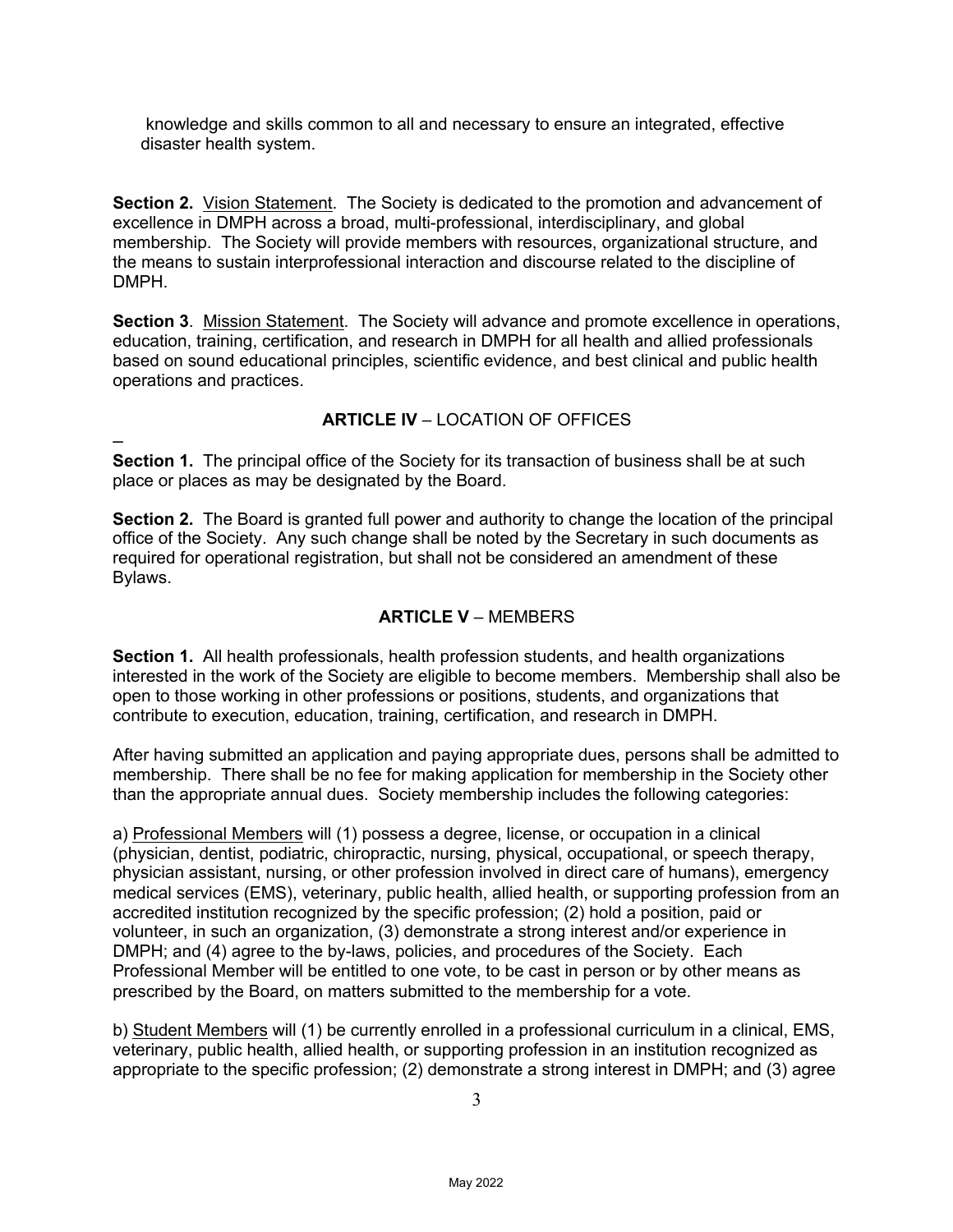to the by-laws, policies and procedures of the Society. Student Members will have no voting privileges.

c) Retiree Members will have (1) possessed a degree, license, or occupation in a clinical, EMS, veterinary, public health, allied health, or supporting profession from an institution recognized as appropriate to the specific profession; (2) demonstrate a strong interest and/or experience in DMPH; and (3) agree to the by-laws, policies and procedures of the Society. Each Retiree Member will be entitled to one vote, to be cast as noted in 1.a..

d) Honorary Members will have (1) made a significant contribution to clinical or veterinary disaster medicine, EMS, public health preparedness, or other supporting profession or sector; (2) received a nomination to become an Honorary Member by resolution of the Board; and (3) received the approval of a majority vote of the Board. Honorary membership shall be of indefinite term, but subject to withdrawal by a majority vote of the Board. Honorary Members will be exempt from paying dues and have no voting privileges. Honorary membership shall be of indefinite term, terminating in the event of resignation of the Honorary Member under Section 5, below, excepting the stipulation relating to dues payment.

e) Institutional and Corporate Affiliate Members will be dedicated to the mitigation, prevention, response and recovery of disasters and public health emergencies and must have received a nomination to become an Institutional Member by resolution of the Board. The Board may admit such additional Institutional Members as it deems to be in the best interest of the Society, provided at least two-thirds (2/3) of the total number of Voting Directors approve the admission of an Institutional or Corporate Member. Institutional and Corporate Affiliate Members shall not have a right to vote or be a member of a Standing Committee of the Society.

f) Additional Membership Classes. The Board may establish such other classes of members, including the qualifications for such membership, as it deems to be in the best interest of the Society. Such members shall not be entitled to vote.

g) Resignation from Membership. Any member may resign in its discretion by written notice to the Executive Officer of the Society. Resignation shall not relieve such member from of any existing financial obligations accrued and unpaid at the time of resignation.

**Section 2.** Membership Dues. The annual dues payable to the Society by members shall be in such amounts as shall be determined by resolution of the Board. Dues shall be payable for the first year on admission to membership and annually thereafter, at such time or times as may be fixed by the Board. Upon termination of membership for any reason, any dues previously paid shall be nonrefundable.

• Membership will automatically be effective for the following year for new members joining the Society after October  $1<sup>st</sup>$ , of a calendar year. These new members will be allowed online access to the journal, *Disaster Medicine and Public Health Preparedness,* for the balance of the current year at no charge, but any discounts, hard copy journals or voting privileges, will not take effect until January 1st of the next year.

**Section 3**. A member of the Society shall not, solely because of such membership, be personally liable for the debts, obligations, or liabilities of the Society.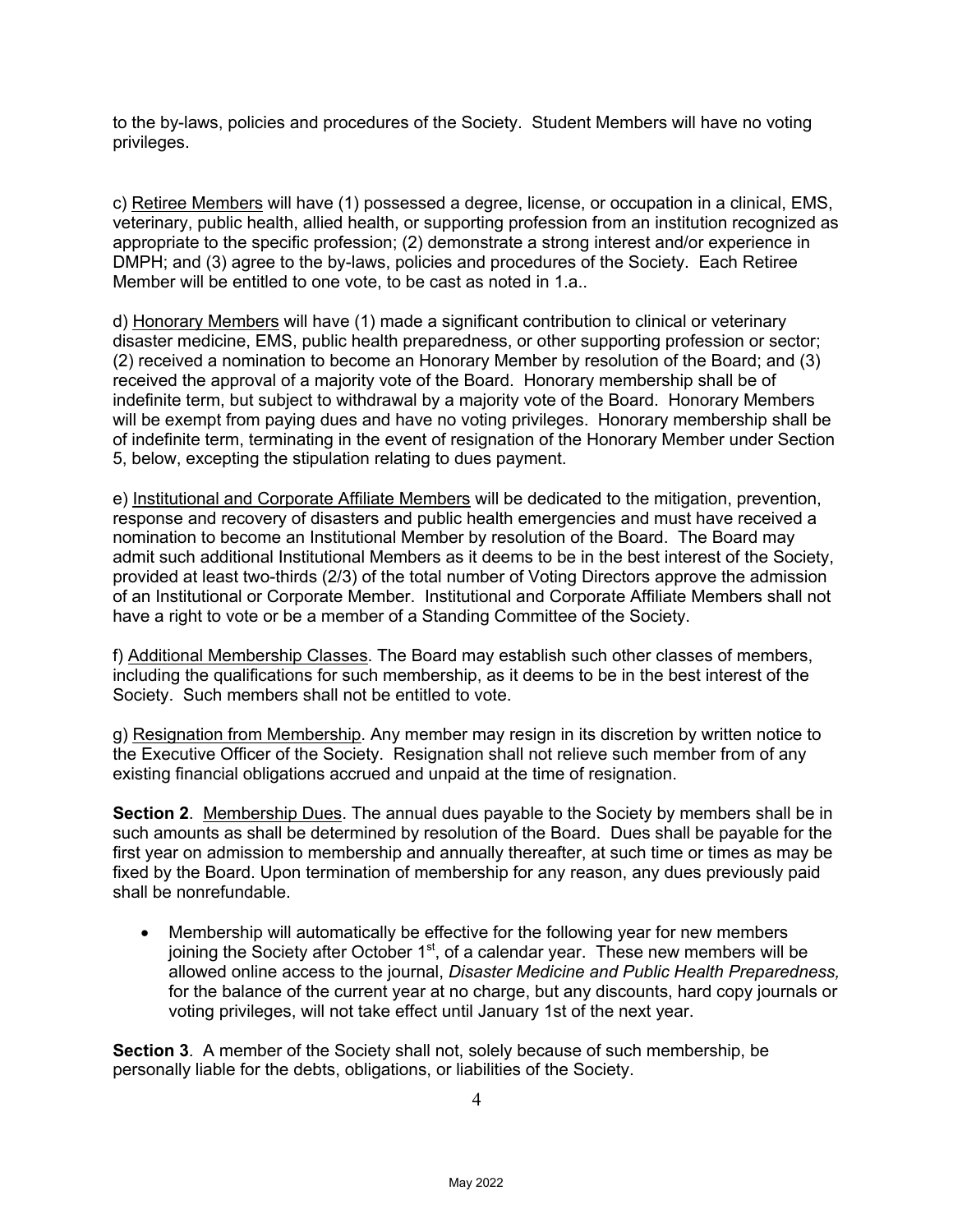**Section 4**. Neither the membership in the Society nor any rights in the membership may be transferred for value or otherwise.

**Section 5**. The membership and all rights of membership shall terminate on the occurrence of any of the following causes:

- a) Death of a member,
- b) Dissolution of the corporation,
- c) Nonpayment of dues, or
- d) Upon formal action of the Board.
	- Upon receipt of a written complaint concerning the membership of a member of the Society or upon the Board's own initiative, the Board shall appoint a committee of at least three members of the Society to investigate a formal complaint concerning the membership of any member. Upon receipt of the committee report recommending removal of the member from the Society, the Board shall send written notice to the member, whose membership is under investigation, such that at the next regularly scheduled meeting of the Board, the member shall be present, either in person or via electronic or other means as determined by the Board, for a hearing on membership status. After notice and hearing, the Board shall vote on the membership of the member and upon two-thirds (2/3) of the Board voting for removal of the member, the membership in the Society shall be terminated.

**Section 6**. All rights of a member in the Society shall cease on the termination of such member's membership. Termination shall not relieve the member from any obligation for charges incurred, services or benefits actually rendered, dues, or fees, arising from contract or otherwise.

# **ARTICLE VI** – MEETINGS OF MEMBERS

**Section 1**. Regular meetings of members may be held at such locations and frequency as determined by resolution of the Board. An Annual Meeting and Scientific Assembly shall be held each year at a time and date selected by the Board.

**Section 2**. Special meetings of members may be called by the President or Board Chair of the Society and held at such place as is designated by the Board. Twenty-five (25%) percent or more of the members of the Society may submit a written request to the President for a special meeting for any lawful purpose. The Board Chair must approve such special meetings.

**Section 3**. Notice of every meeting of members shall be either personally delivered or communicated in a form approved by the Board no later than thirty (30) days before the date of the meeting to each member who, on the record date for notice of the meeting, is entitled to vote thereat. In the event given by mail or other means of communication, the notice shall be addressed to the member at the address that appears on the books of the Society or at the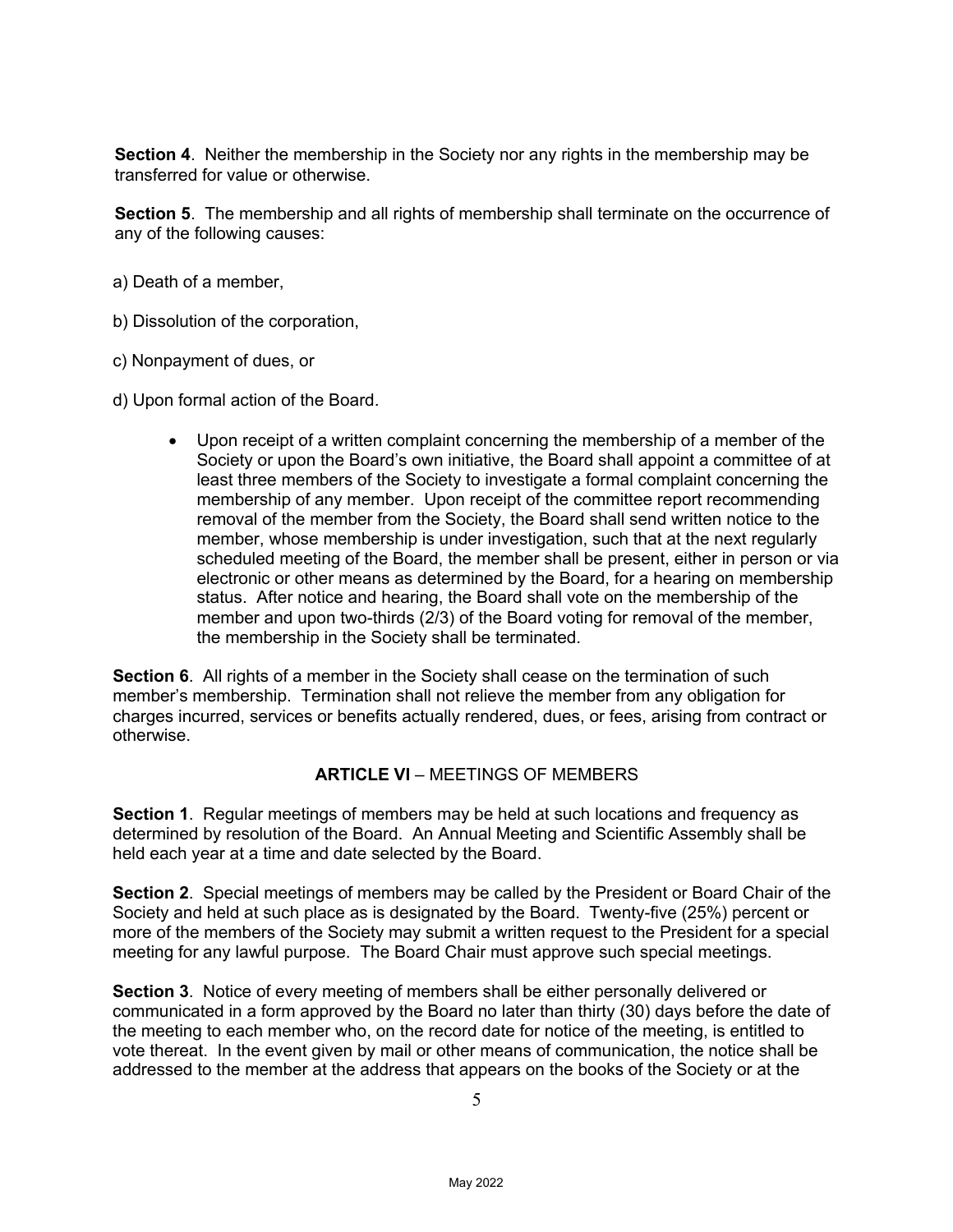electronic address given by the member to the Society for the purpose of notice. Where no such address appears or is given, notice shall be given both at the Society's Web site, and at the principal office of the Society.

**Section 4**. The notice shall state the place, date, and time of the meeting and how to access the meeting via electronic means if applicable. In the case of regular meetings, the notice shall provide a meeting agenda and shall state those matters which the Board, at the time the notice is given, intends to present for action by the members.

**Section 5**. Quorum and Required Vote: A quorum at any meeting of members shall consist of 10 percent of the overall voting membership or 20 voting members, whichever is fewer. For purposes of these Bylaws, "voting power," means the power to vote at the time any determination of voting power is made. Each Society member (with voting privileges) is entitled to one vote on each matter submitted to a vote of the members by in person, telephonic, or other electronic presence.

**Section 6**. The Board shall fix, in advance, a date as the record date for the purposes of determining the members entitled to notice of and to vote at any meeting of members. Such record date shall not be more than ninety (90) days nor less than ten (10) days before the date of the meeting. The Board shall also fix, in advance, a date as of the record date for the purpose of determining the members entitled to exercise any rights in respect of any other lawful action.

**Section 7**. Proxy voting is not allowed.

**Section 8**. Any action may be taken without a meeting provided there is satisfaction of the following ballot requirements:

a) The Society distributes a written or electronic ballot to every member entitled to vote on the matter.

b) The ballot shall set forth the proposed action, provide an opportunity to specify approval or disapproval of any proposals, and provide a reasonable time within which to return the ballot to the Society.

c) The number of votes cast by ballot within the time period specified will represent a quorum as defined in Article VI Section 5 of the membership entitled to vote on the matter to authorize the action.

**Section 9.** All membership meetings shall be conducted accordingly:

a) Meeting Chair - The President of the Society or, in his or her absence, the Vice President or Board Chair shall preside over member meetings.

b) Meeting Secretary - The Secretary of the Board shall act as the Secretary of all meetings of members; in his or her absence the Meeting Chair shall appoint another person to act as Meeting Secretary.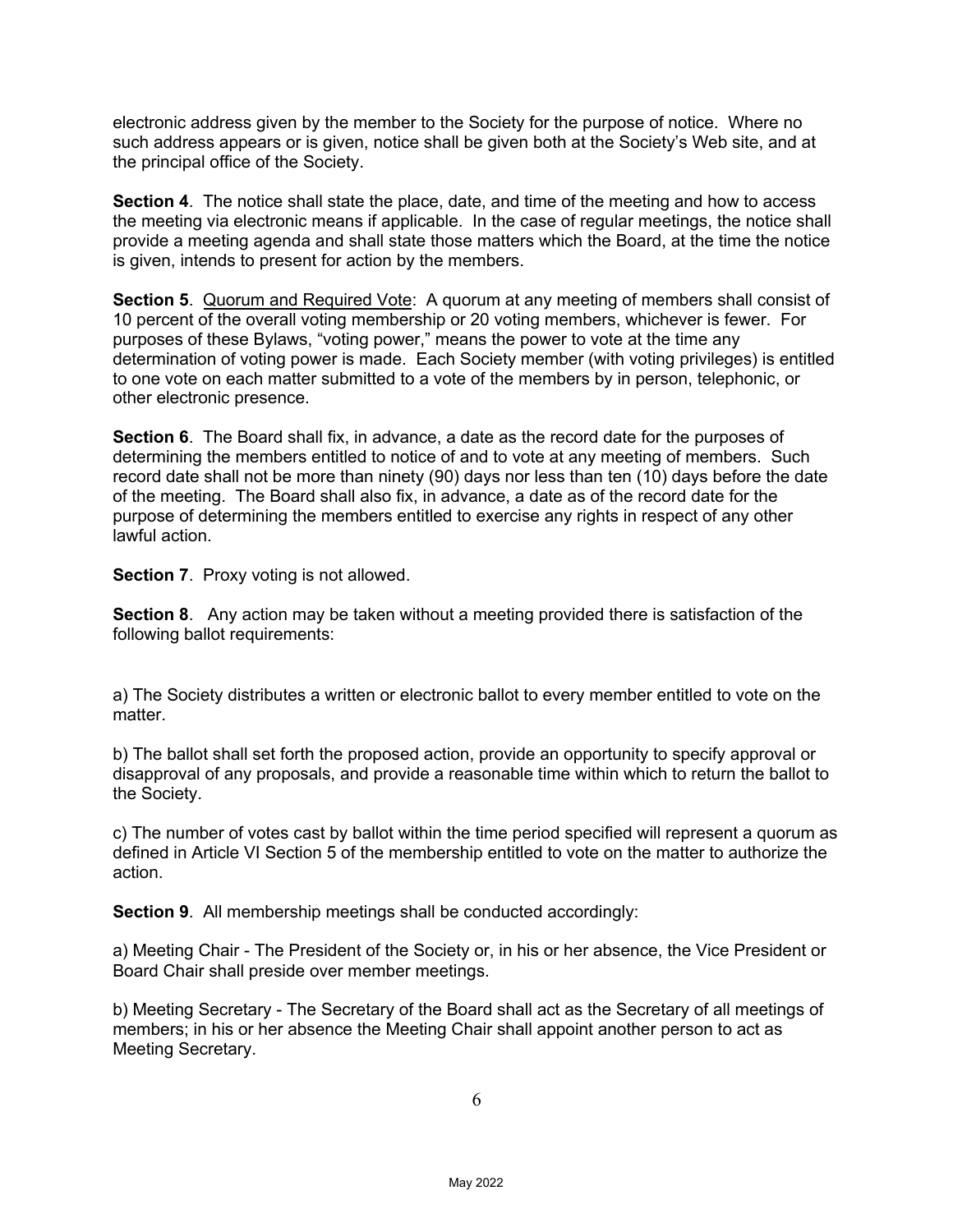**Section 10.** The Governance Committee shall serve as the inspectors of the voting. On request of the Meeting Chair or any member, the inspectors of voting shall make a report in writing concerning the performance of their duties and execute a certificate of any fact found by them.

**Section 11.** The Programs Committee shall plan regular meetings of the Society. The committee shall submit a draft meeting agenda not less than 30 days prior to the meeting to the Board for approval.

# **ARTICLE VII** – BOARD OF DIRECTORS\*

**Section 1**. Authority of Directors. The property, business, and affairs of the Society shall be managed by a Board. The Board shall be the governing body of the Society and shall have all the powers, duties, and responsibilities vested in boards of directors for nonprofit corporations under the laws of the Georgia Nonprofit Corporation Code O.C.G.A.14-3 (2020),

a) Subject to the budget and funding mechanism for the Society, the Board shall:

- Establish the initial by-laws, policies, and procedures for the Society, and all ongoing administrative policies, procedures, and rules for the Society. Determine final approval of all other policies, procedures, and rules proposed by the Society membership.
- Define the composition and roles of specific Society standing and ad hoc committees and any designated work groups.
- Appoint members to designated Society standing and ad hoc committees and any designated work groups.
- Provide strategic direction for the Society.
- Appoint the Initial President and Initial Vice President of the Society for a term of two (2) years, by a simple majority vote of all voting members of the Board.
- Elect the subsequent Chair (after the Initial Chair) and subsequent Vice Chair (after the Initial Vice Chair) of the Board and fill any vacancies in those offices as provided in Article VII, Section 4.
- Approve new and revised proprietary educational materials of the Society.
- Review resource needs for the Society and Board activities with the Society staff.
- Review, address and take action upon written complaints received from the membership

# **Section 2.** Duties and Responsibilities of voting Directors.

a) Each voting member of the Board shall:

- Comply with all policies, procedures, and by-laws established for the Society
- Actively participate in the activities of the Society, including serving as a Chair or Vice Chair of a Society standing or ad hoc committee or work group, as appointed by the Board.
- Serve as liaison or member to one or more Society standing or ad hoc committees or work groups, as appointed by the Board.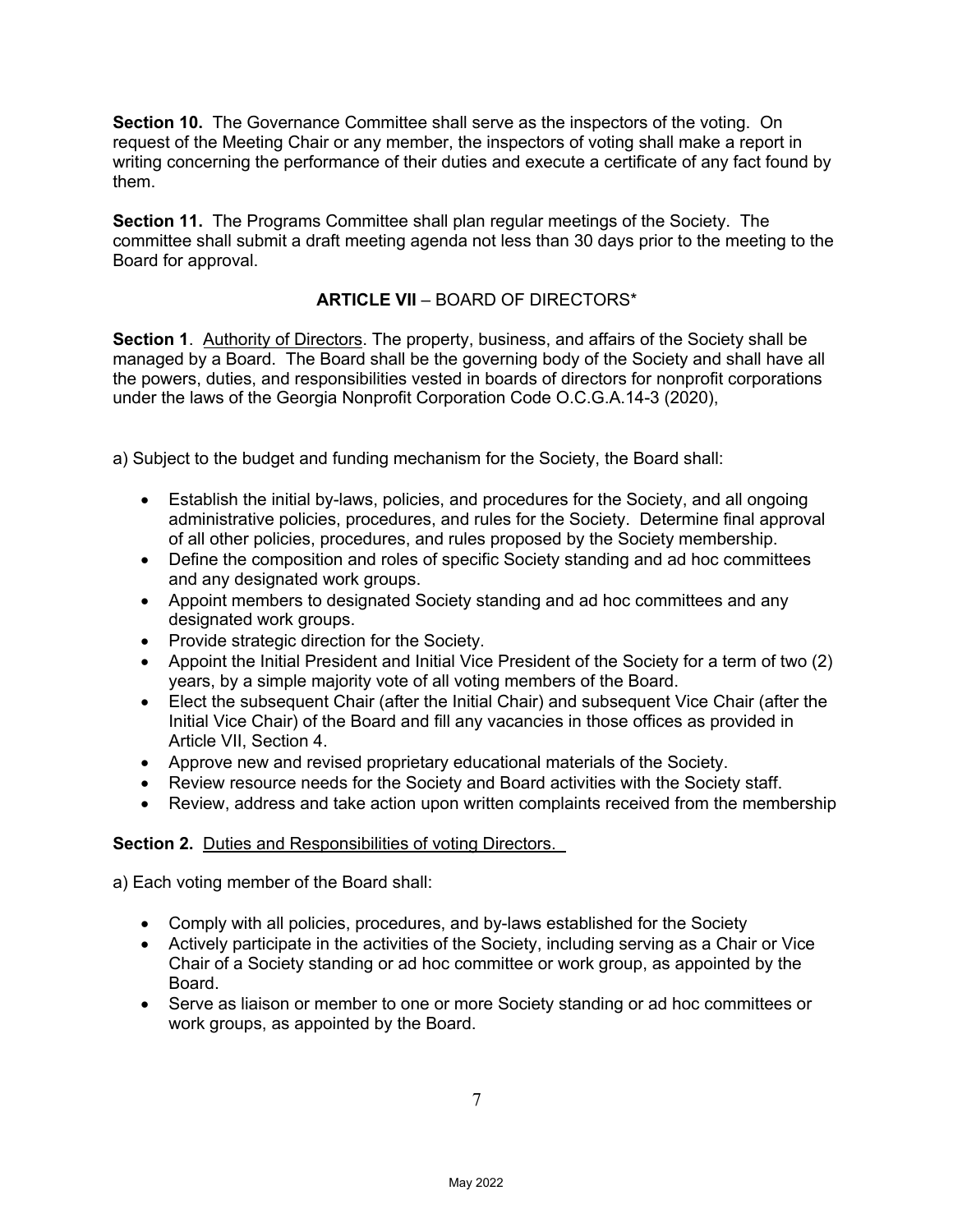- Serve as a designated representative of the Society at workshops, seminars, and other public relations venues, as requested by the Chair of the Board, following consultation with the Vice Chair.
- Coordinate all anticipated contacts with government agencies and the media concerning the Society or other aspects of the Society by reporting, as far in advance as possible, the nature of the proposed contact and proposed topics of discussion to the Chair or Vice Chair of the Board. The results of any contact shall also be promptly reported to the Chair or Vice Chair.

**Section 3**. Number, Appointment, and Election of Directors. The Board shall consist of no fewer than eight (8) and no greater than twelve (12) voting Directors, one (1) voting ex officio Director (the President of the Society), and no more than two (2) non-voting ex officio Directors (the Vice President of the Society and, when so employed, the Executive Officer). Except for the initial Board, Directors shall be elected as follows:

a) Following the Directors of the initial Board, each subsequent Director shall be elected by a majority vote of the Society membership. These members will be vested with full voting rights.

b) President of the Society. The President of the Society shall serve as a voting member of the Board during the term of office.

c) Vice President of the Society. The Vice President of the Society shall serve as a non-voting, ex-officio member of the Board, with two exceptions. The Vice President shall cast the deciding vote in the case of a tie vote. If the President of the Society is unavailable, upon notice to the Secretary, the Vice President of the Society may vote at meetings of the Board while acting in the role of President.

d) One (1) Honorary Director may be designated, who will have (1) made a significant contribution to disaster medicine, EMS, or public health preparedness; (2) received a nomination to become an Honorary Director by resolution of the Board of the Society; and (3) received the approval of two-thirds (2/3) vote of all voting members of the Board. An Honorary Director will be exempt from paying dues and have no voting privileges.

e) Any Society member may be self-nominated or nominated by another member for election to the Board. Nominations will be sent to and reviewed by the Governance Committee.

f) The Initial Board as of January 1, 2022 will consist of Transitional Board members continuing to serve plus those newly elected Directors.

#### **Section 4**. Maximum Continuous Service:

a) Initial Directors' terms are three (3) years. After their initial term, Initial Directors are eligible to become subsequent members serving terms with term limits as described herein.

b) Following the Initial Directors, selection of immediately succeeding regularly elected Directors shall be staggered such that:

• one third (1/3) shall be for a one-year term,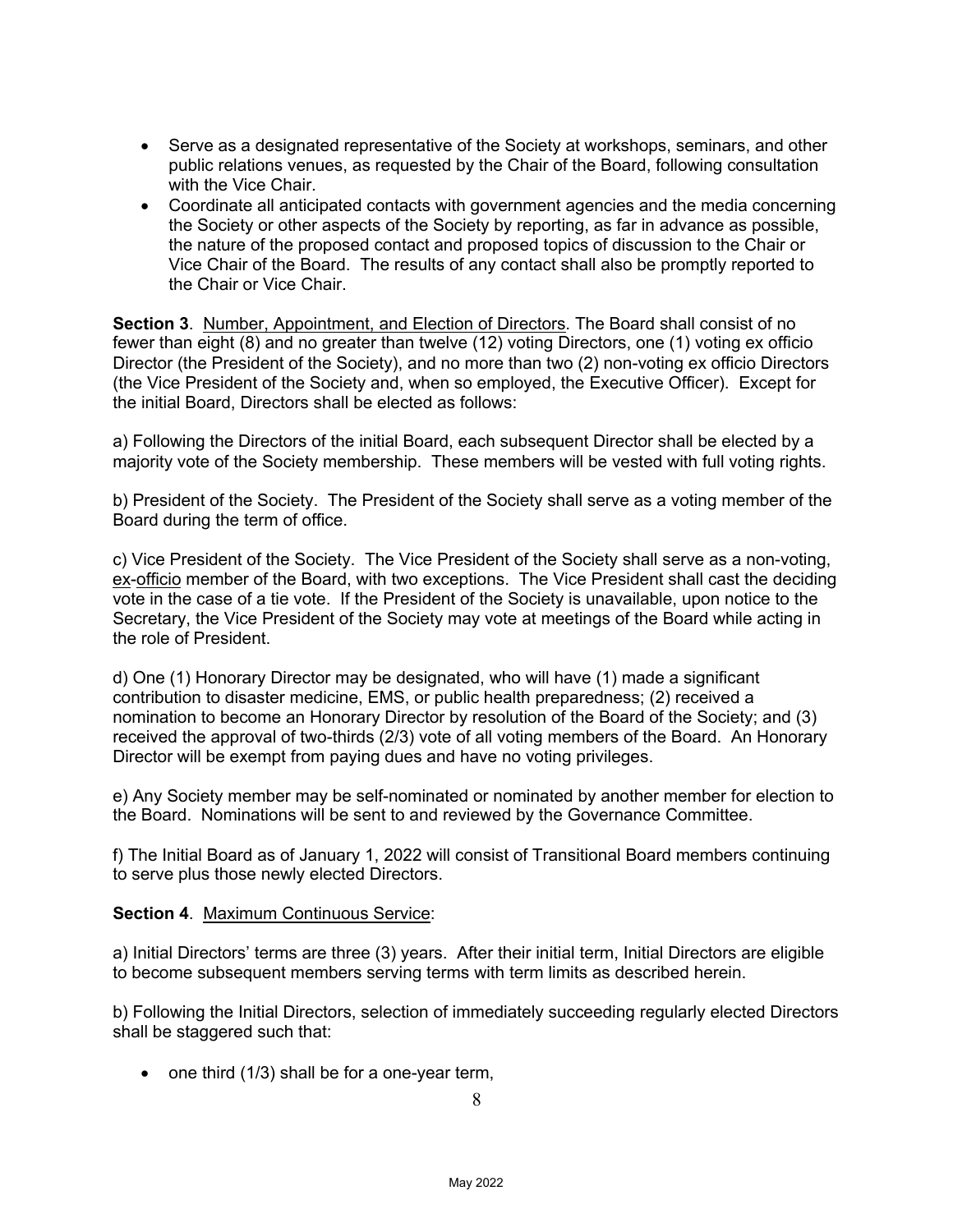- one third (1/3) shall be for a two-year term, and
- one third (1/3) shall be for a three-year term.

c) Each subsequent elected Director shall be appointed or elected for a three (3)-year term and shall serve until a successor shall have been duly appointed or elected and qualified, or, if earlier, until death, resignation or, removal.

c) A Director is eligible to serve a maximum of two (2) consecutive three (3)-year terms. If elected for the maximum of two (2) terms, a Director is eligible for re-election to the Board after a lapse of one (1) year.

d) Director terms shall continue to be staggered such that, as nearly as practical, the terms of office of a pro rata number of the then serving Directors expire in any one year.

**Section 5.** Director Removal. A Director, who has breached or committed the actions identified below, may be removed upon the affirmative vote of a two-thirds (2/3) majority of the persons then serving as Directors. The Directors may remove from the Board any Director who: a) Fails to attend in person or by conference call two (2) consecutive regular meetings of the Board without prior notice and approval by the Chair, or

b) Is absent from more than one half (1/2) of the Board meetings held in a fiscal year, or

c) Fails to attend two (2) consecutive regular meetings of the Society without prior notice and approval by the Chair.

d) The Director has been declared of unsound mind by a final order of a court of law.

e) the Director has been convicted of a felony; or the Director has been found by a final order or judgment of any court to have breached duties imposed by law on Directors.

**Section 6. Ex Officio Directors.** 

a) The President shall serve as ex officio Director with full voting privileges on all Board matters. Selection, tenure, and authority of the President is prescribed in Article VIII.

b) The Vice President of the Society shall serve a non-voting, ex officio Director, unless performing the duties of the President in the absence of the latter, in which case the Vice president shall function as a voting, ex officio Director. Selection, tenure, and authority of the President and Vice President are prescribed in Article VIII.

c) The Executive Officer of the Society shall be an ex officio Director of the Board during the term of employment. The ex officio Executive Officer shall be entitled to attend meetings of the Board, but shall not have any right to vote at such meetings. The ex officio Director shall serve until death, resignation or removal, or termination as a member of the Society.

**Section 7**. Initial Ex Officio Director. The initial ex officio Director of the initial Board shall consist of the following individual: James J. James, MD, DrPH, MHA, who shall serve for a term of five (5) years beginning on the date on which the Society was chartered, and until his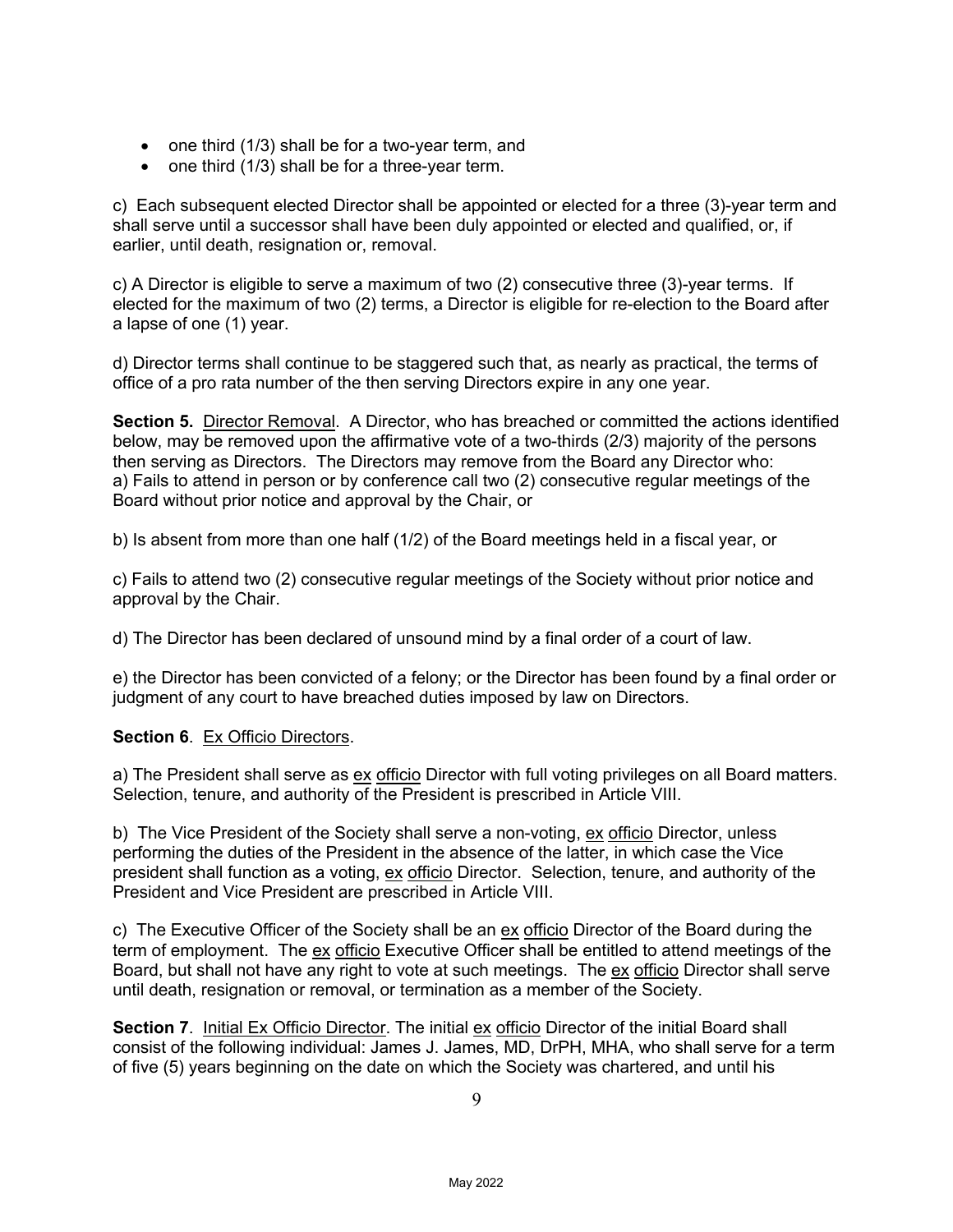successor shall have been duly appointed by the Board or, if earlier, upon his death, resignation or removal.

**Section 8**. Initial Directors. The members of the initial Board shall consist of the individuals cited at Appendix A, attached hereto, appointed by the initial ex officio Director, each of whom shall serve for the term beginning on the date on which the Society was chartered and ending on the date indicated, and (or) until a successor shall have been duly appointed by the same organization or elected by a quorum of the Society membership, or, if earlier, upon death, resignation, or removal:

**Section 9**. Advisory Directors. To permit especially qualified and knowledgeable individuals, to participate in Board meetings without requiring such individuals to participate in the management of the Society or to undertake the fiduciary obligations attendant to management participation, the Board may create or eliminate Advisory Director positions, provided at least two-thirds (2/3) of the total number of Voting Directors approve such creation or elimination. Advisory Directors shall be entitled to participate fully in Board meetings and discussions respecting operational, educational, scientific, or business and charitable policies to be pursued by the Society but shall not have a vote.

**Section 10**. Compensation and Expenses of Directors. Directors of the Society shall receive no compensation for their services as Directors, but may be reimbursed for their out-of-pocket expenses, travel related for official meetings, and Board-assigned tasks of the Society, incurred in carrying out the business and affairs of the Society. Nothing herein contained shall be construed to preclude any Director from serving the Society in any other capacity as an Officer, employee, agent, or otherwise, and receiving fair and reasonable compensation, therefore. Notwithstanding the foregoing, in the event that the Society desires to pay compensation to parties providing services (whether salaried personnel or independent contractors) who are deemed to be a "related person", as that term is defined in the conflict of interest provisions of the Georgia Nonprofit Corporation Code, O.C.G.A. 14-3 (2020), (a) the Board shall make all such compensation decisions (with the related Directors disclosing the relationship and abstaining from voting on the matter), and (b) in no event shall compensation be paid to persons which would result in compensation being paid at such time to related persons of a majority of the Directors.

**Section 11**. Chair and Vice Chair. The Board shall elect at its regular meeting, by the majority vote of all persons then serving as Directors, two members to each serve as the Chair and Vice Chair. The Chair and Vice Chair shall be elected for a two-year term and until their respective successors have been duly elected and qualified, or, if earlier, until their death, resignation, or removal. The Chair and Vice Chair may serve one or more terms of office. The Chair shall preside as Chair at all meetings of the Board and shall perform further duties which usually pertain to the position. The Vice Chair shall act in the absence of the Chair and perform such further duties, which usually pertain to the position, but shall retain their vote as a Director. The Chair may be removed as Chair upon the affirmative vote of a two-thirds (2/3) super majority of the persons then serving as Directors, in which event the Vice Chair shall assume the duties of Chair until a new Chair has been elected by the Board.

**Section 12**. Board Meetings. The Board shall hold meetings at such place or places as it may from time to time determine. The Chair or, in his or her absence, the Vice Chair, or President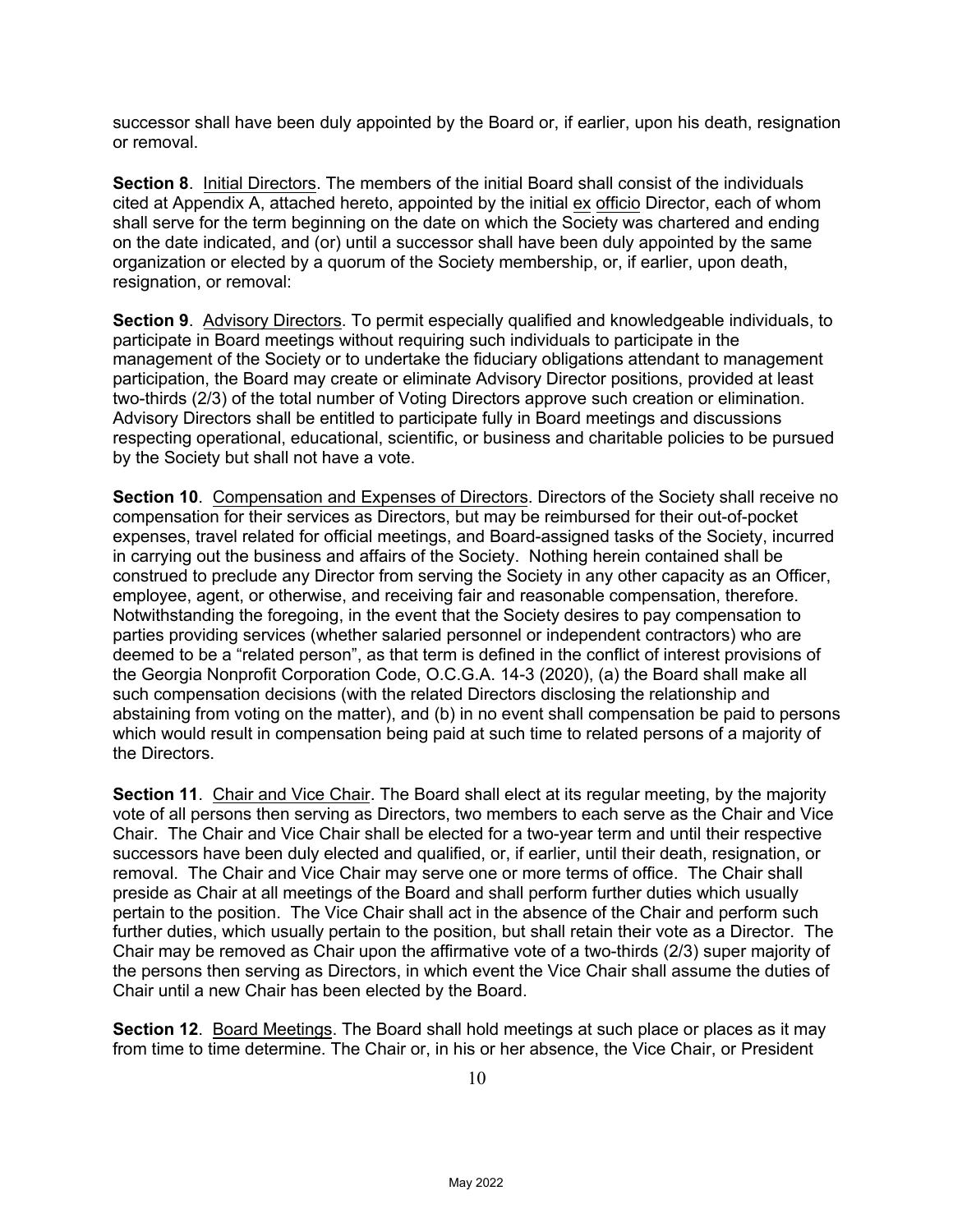shall preside at meetings of the Board. The Secretary or, in the Secretary's absence, any person appointed by the presiding Officer shall act as Secretary of the Board. Unless the Articles of Incorporation or these Bylaws provide otherwise, Directors may participate in a meeting of the Board by means of conference telephone, video conferencing, or other electronic communications equipment, to include recording votes via email, electronic polling, or other method capable of producing an enduring record. Participation in the meeting shall constitute presence in person.

a) Regular Meetings. The Board may provide, by resolution, the time and place for the holding of regular meetings. There shall be at least one (1) meetings of the Board in each fiscal year at such time and place as the Board may determine either in person or by conference call. The Board shall permit any Director, or any member of a committee designated by the Board, to participate in a regular or special meeting by, or conduct the meeting through the use of, any means of communication by which all Directors participating may hear each other during the meeting. A Director participating in a meeting by this means is deemed to be present in person at a meeting.

b) Special Meetings. Other special meetings of the Board may be called by the President, Chair, Executive Officer, or by written petition of at least one-third of the Directors. The person or persons authorized to call special meetings of the Board may fix any place for holding any special meeting. Special meetings may be conducted by conference call. Notice of the time, place, and purpose of a special meeting of the Board shall be given in writing or by phone call by the Secretary to each Director at least forty-eight (48) hours prior to the special meeting.

c) Notice. Notice of any regular or special meeting shall be given at least twenty (20) days previously thereto by written notice delivered personally or mailed to the business address of each Director entitled to vote. Notice shall be deemed to be delivered when deposited in a mail service so addressed, with postage prepaid. If notice is to be given by telephone, the person giving notice will keep a record of the call. Notice of regular or special meetings may also be given by electronic mail, sent to the e-mail address provided by each Director to the Society. Any Director may waive notice of any meeting by delivering a written waiver to the Secretary of the Society. The attendance of a Director at a meeting shall constitute a waiver of notice of such meeting, except where a Director attends a meeting for the express purpose of objecting to the transaction of any business because the meeting is not lawfully called or convened. Neither the business to be transacted at, nor the purpose of, any regular or special meeting of the Board need be specified in the notice or waiver of notice of such meeting.

d) Agenda. An agenda stating the time and place of the meeting and business to be considered shall be prepared for each meeting and circulated by the Secretary. The agenda for all inperson and regular meetings is subject to the approval of the Chair following consultation with the Vice Chair. The agenda for an in-person meeting shall be circulated to all members of the Board at least 10 business days in advance of the meeting date. For all other meetings, the agenda shall be circulated to all members of the Executive Committee as far in advance of the meeting as possible, but at least 24 hours in advance of the meeting. Any member of the Board may submit items to be included in the agenda of a meeting. Written submissions, with appropriate supporting materials, shall be provided to the Secretary at least 14 business days in advance of the meeting date.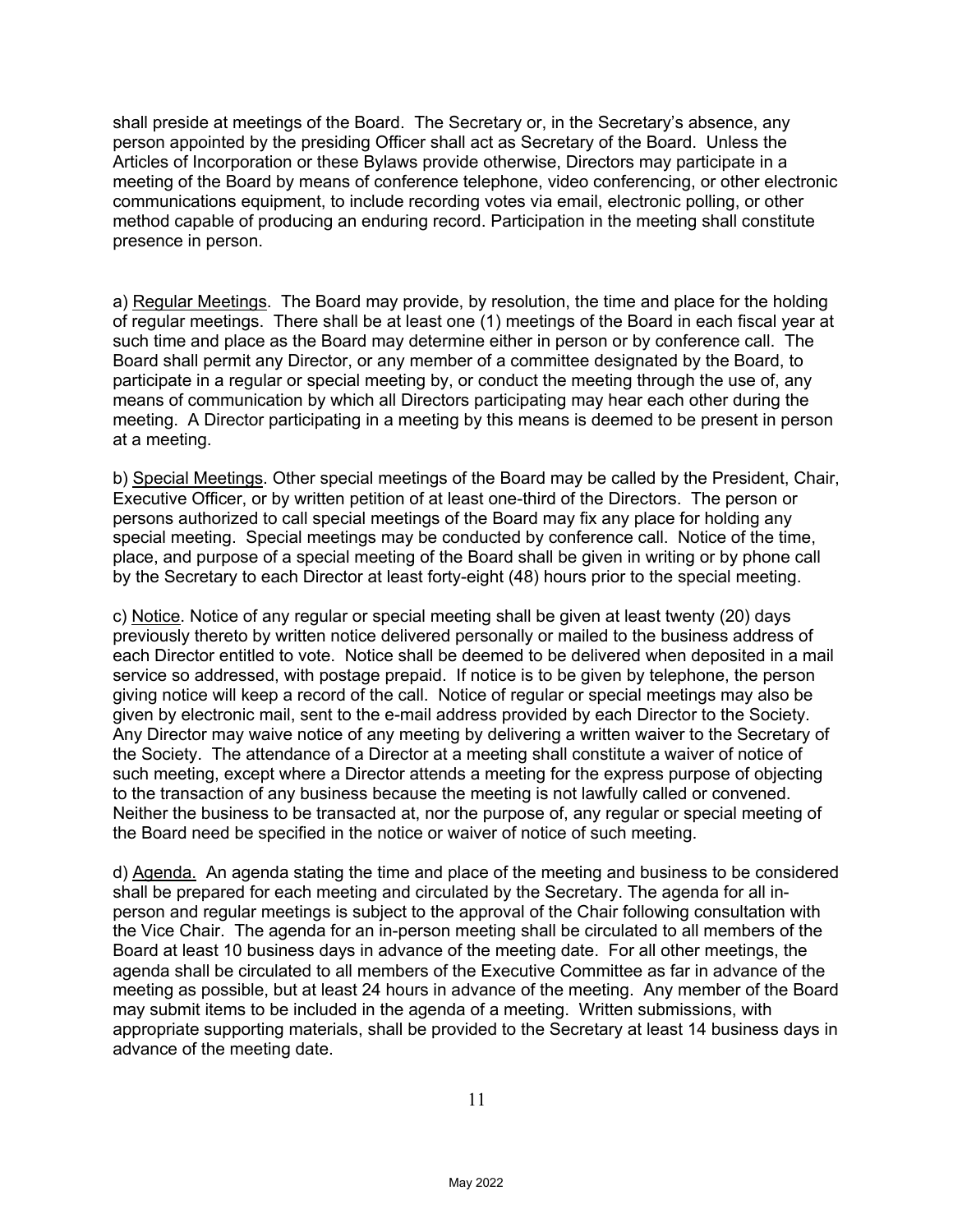e) Presumption of Assent. A Director who is present at a meeting of the Board at which action on any Society matter is taken shall be presumed to have assented to the action unless his or her dissent shall be entered in the minutes of the meeting or unless he or she shall file a written dissent to such action with the person acting as the Secretary of the meeting before the adjournment of the meeting. Such right to dissent shall not apply to a Director who voted in favor of such action.

f) Decision-making at Meetings. At each meeting of the Board, the presence of two-thirds (2/3) of the voting Directors then serving (e.g., 8 of 12 voting members) shall constitute a quorum sufficient for the transaction of business. Any action of a majority of the Directors present at a meeting at which a quorum is present shall be the official act of the Board, except as may be otherwise specifically provided by these Bylaws, as from time to time amended. At all meetings of the Board, each Voting Director shall have one vote. In the event of a tie vote on any matter before the Board, the deciding vote shall be cast by the Vice President.

• Electronic Voting. The Board may act on a specific question by electronic vote. Any electronic vote must be evidenced by secure electronic mails or other written communications clearly identifying the specific question and the vote cast by the voting member of the Board. Ballots must be distributed to all Board members, allowing fourteen (14) days for return of the completed ballot. All wording will become a permanent record of Board Minutes, with the proceedings being incorporated in the minutes of the next regular or special meeting of the Board. All other requirements of these Bylaws applicable to voting on the specific question shall apply.

g) Action by Unanimous Consent. Notwithstanding any provisions of these Bylaws to the contrary, any action required to be, or which may be taken, at a meeting of the Board or any committee of the Board may be taken without a meeting, if all Directors or all committee members, respectively, consent to such action in writing or by electronic mail, setting forth the action so taken, and the writing/electronic mail is filed with the minutes of the proceedings of the Board or the particular committee. Such consent shall have the same force and effect as a unanimous vote of the Board or committee.

h) Manner of Acting. The act of the majority of the total number of Voting Directors shall be the act of the Board; provided, however, that any changes to these Bylaws shall require the affirmative vote of at least two thirds (2/3) of the total number of Voting Directors. Proxy voting by Directors is not permitted. Except as otherwise provided in the Articles, in these Bylaws, or by law, every act or decision done or made by the majority of the Directors present at a meeting duly held at which a quorum is present is the act of the Board, provided, however, that any meeting at which a quorum was initially present may continue to transact business notwithstanding the withdrawal of Directors, if any action taken is approved by at least a majority of the required quorum for such meeting.

• If the requisite majority vote to elect a successor for an office or position established in these Bylaws cannot be obtained at a meeting, the individual presently serving shall continue to serve until a successor is elected, regardless of any term limit established in these Bylaws. The matter shall be continued to the next meeting, until a successor is elected.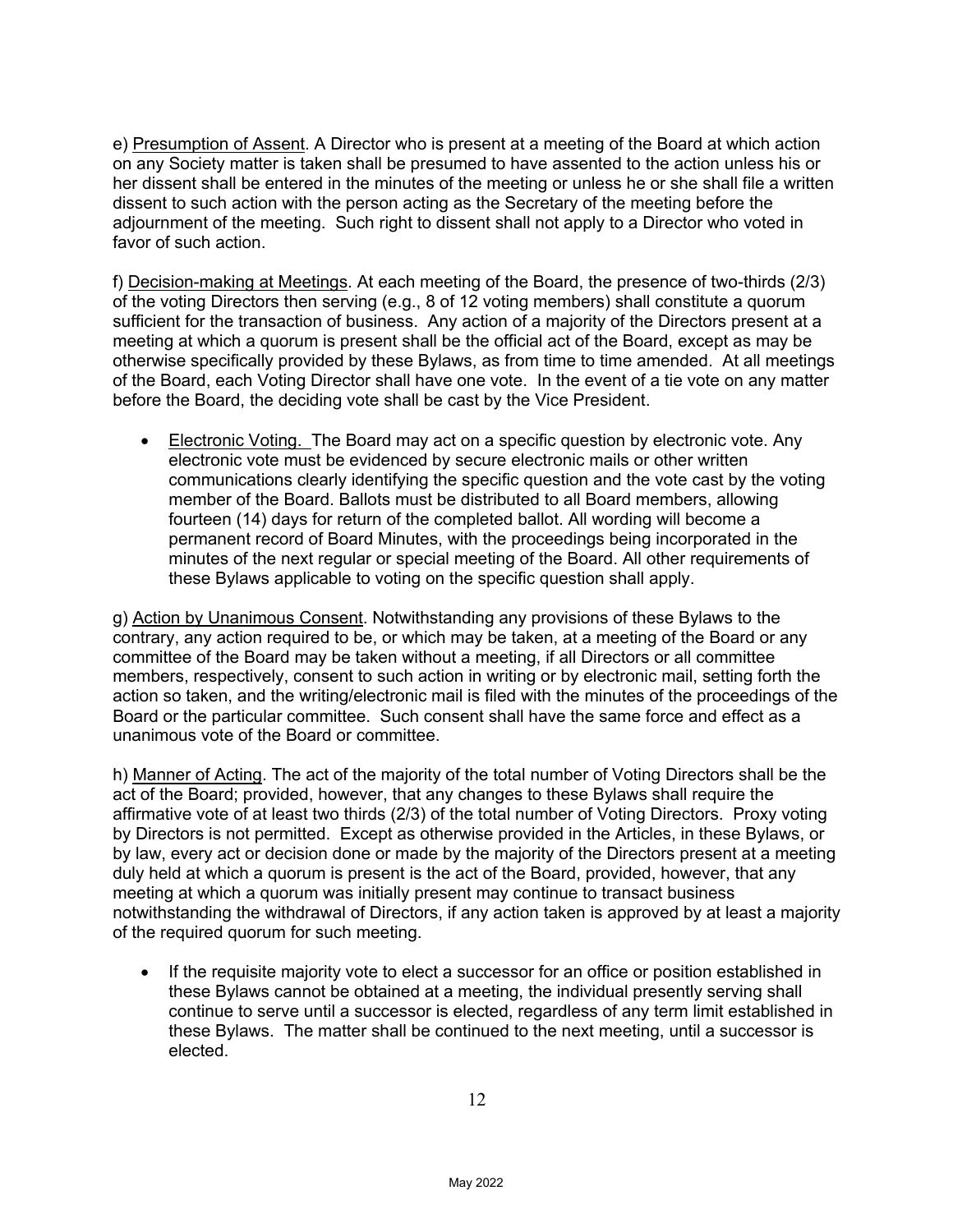i) Meeting Compensation. As specified in Section 9 of this Article, the Directors shall not receive any stated salary for their services as Directors but may be reimbursed for expenses actually incurred in the performance of their duties for the Society.

j) Informal Action by Directors. Any action required or permitted to be taken at a meeting of the Board may be taken without a meeting if consent in writing, setting forth the action so taken, shall be signed by all of the Directors entitled to vote. Such consent shall have the same force and effect as a unanimous vote of the Directors.

k) Authority to Dispose of Funds. Authority to make disposition of funds or property in accordance with the objects, purposes and powers contained in the Articles of Incorporation shall be in the Board. Such authority may be delegated by an instrument in writing to such Officer, or Officers, or committee or committees, composed of members of the Board, as the Board deems desirable or convenient provided that disposition of real property shall be made only in accordance with the provisions of the Articles of Incorporation and the laws of the state of Georgia as set forth in the Georgia Nonprofit Corporation Code, O.C.G.A. 14-3 (2020), pertaining to the conveyance or encumbrance of assets.

# **ARTICLE VIII** – OFFICERS

**Section 1**. Number of Officers and Voting Privileges.

a) The officers of the Society include the President of the Society, Vice President of the Society, Chair of the Board, Vice-Chair of the Board, and Executive Officer.

b) All Officers, with the exception of the President of the Society, Vice President of the Society, and the initial Executive Officer, shall be selected by the Board at its regular meeting or at any special session of the Board when necessary.

c) The President and Vice-President of the Society shall be elected by the membership of the Society at regular in-person meetings of the Society membership in accordance with procedures established by the Board.

d) There may be, in addition, such additional and/or assistant officers as may be appointed from time to time by resolution of the Board. The Executive Officer (and any designated assistant Officers) shall be ex officio members of the Board, without vote.

**Section 2**. Powers and Duties. The Officers of the Society shall exercise and perform the respective powers, duties, and functions as stated below and as may be assigned to them by the Board.

a) President. The President shall, subject to the general direction and control of the Board, have the general supervision, direction, and control over all meetings of the Society. The President shall preside at all meetings of the membership.

b) Vice President. The Vice President of the Society shall serve as a non-voting, ex officio member of the Board during tenure in office. In the event of absence, death, refusal to act, or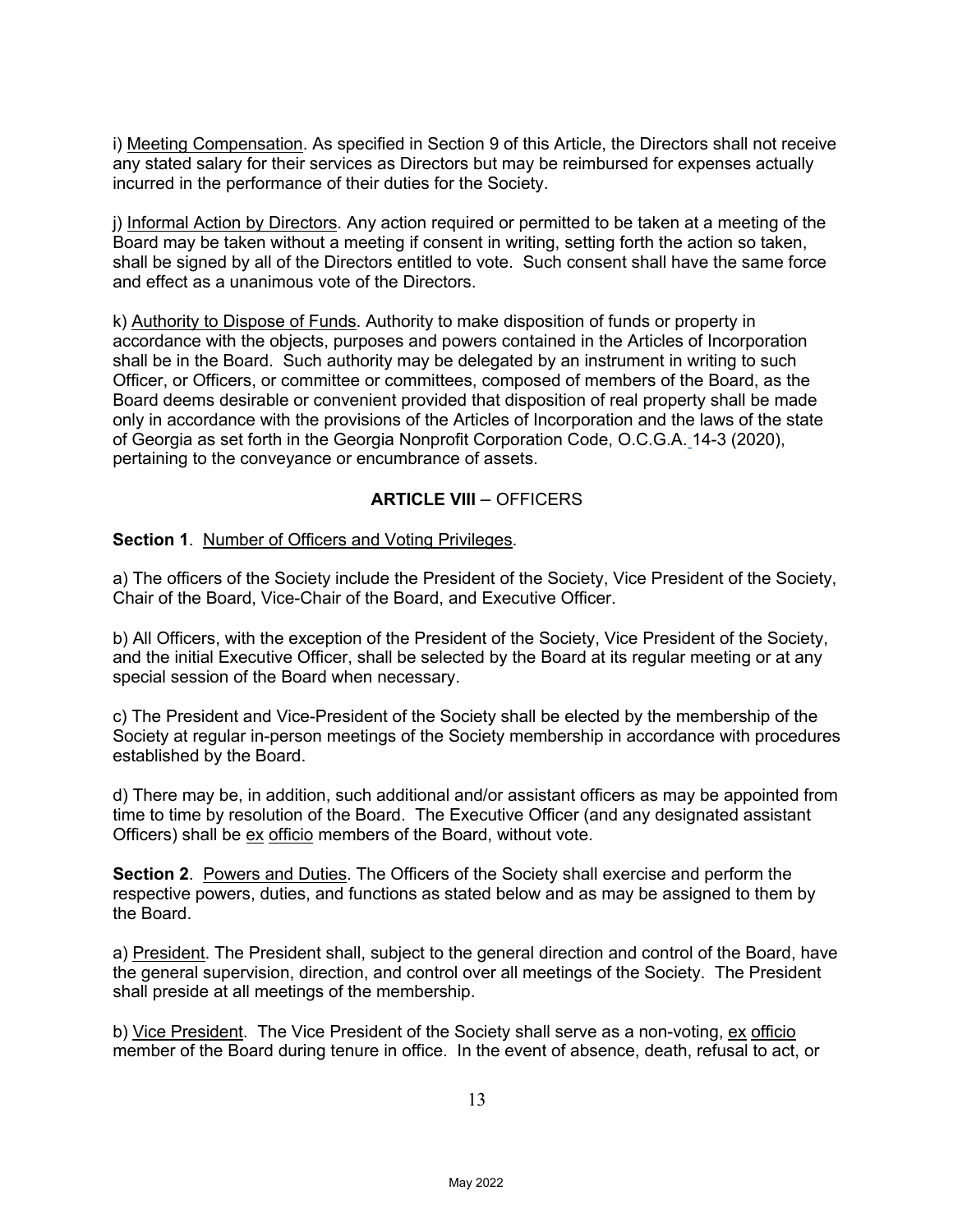prolonged inability to act on the part of the President, the Vice President shall preside at all meetings of the membership.

c) Executive Officer. The Board may employ an Executive Officer who shall administer the dayto-day programs and business affairs of the Society for which budget provisions have been made in accordance with policies established by the Board. The Executive Officer shall be the Chief Operating Officer of the Society, operating under the direction and control of the Board.

d) Secretary. The Secretary shall be selected and so designated by the Board. The Secretary shall attend all meetings of the Society members and the Board, shall have responsibility for the preparation of minutes of all meetings of the Society members and the Board and shall keep, or cause to be kept, as permanent records of the Society, in a book, books, or electronic records for that purpose, all minutes of such meetings, all executed consents evidencing corporate actions taken by the Society members or the Board without a meeting, records of all actions taken by a committee of the Board in place of the Board on behalf of the Society, and waivers of notice of all meetings of the Board and its committees.

e) Treasurer. The Treasurer shall be selected and so designated by the Board. The Treasurer shall be the chief financial and accounting officer of the Society, and shall be the custodian of all funds, securities, and other assets of the Society to be kept in Board-approved financial institutions. At such time that the size and business practices of the Society so indicate and at the discretion of the Board, the role of Treasurer can be converted to a staff position with the title Chief Financial Officer.

#### **Section 3**. Term of Office.

a) The term of office of the President and Vice-President of the Society and of the Secretary and Treasurer, shall be two years or until a successor is duly elected and qualified, or, if earlier, until death, resignation or removal. No maximum number of terms shall apply to the positions of President, Vice-President, Secretary, and Treasurer of the Society.

**Section 4**. Compensation of Officers. The President, Vice President, Chair of the Board, Vice Chair of the Board, Secretary, and Treasurer shall serve without compensation, except as may be authorized by the Board. Notwithstanding the foregoing, in the event that the Society desires to pay compensation to parties providing services (whether salaried personnel or independent contractors) who are deemed to be a "related person", as that term is defined in the conflict of interest provisions of the Georgia Nonprofit Corporation Code O.C.G.A. 14-3 (2020), (a) the Board shall make all such compensation decisions (with the related directors disclosing the relationship and abstaining from voting on the matter), and (b) in no event shall compensation be paid to persons which would result in compensation being paid at such time to related persons of a majority of the Directors.

**Section 5**. Voting Securities of Other Entities. Except as may be otherwise directed by the Board, any security issued by any other society or entity and owned or controlled by the Society may be voted, and all rights and powers incident to the ownership of such securities, including without limitation execution of any consent of shareholders or other consents in respect thereof, may be exercised on behalf of the Society by the Executive Officer, who may in their discretion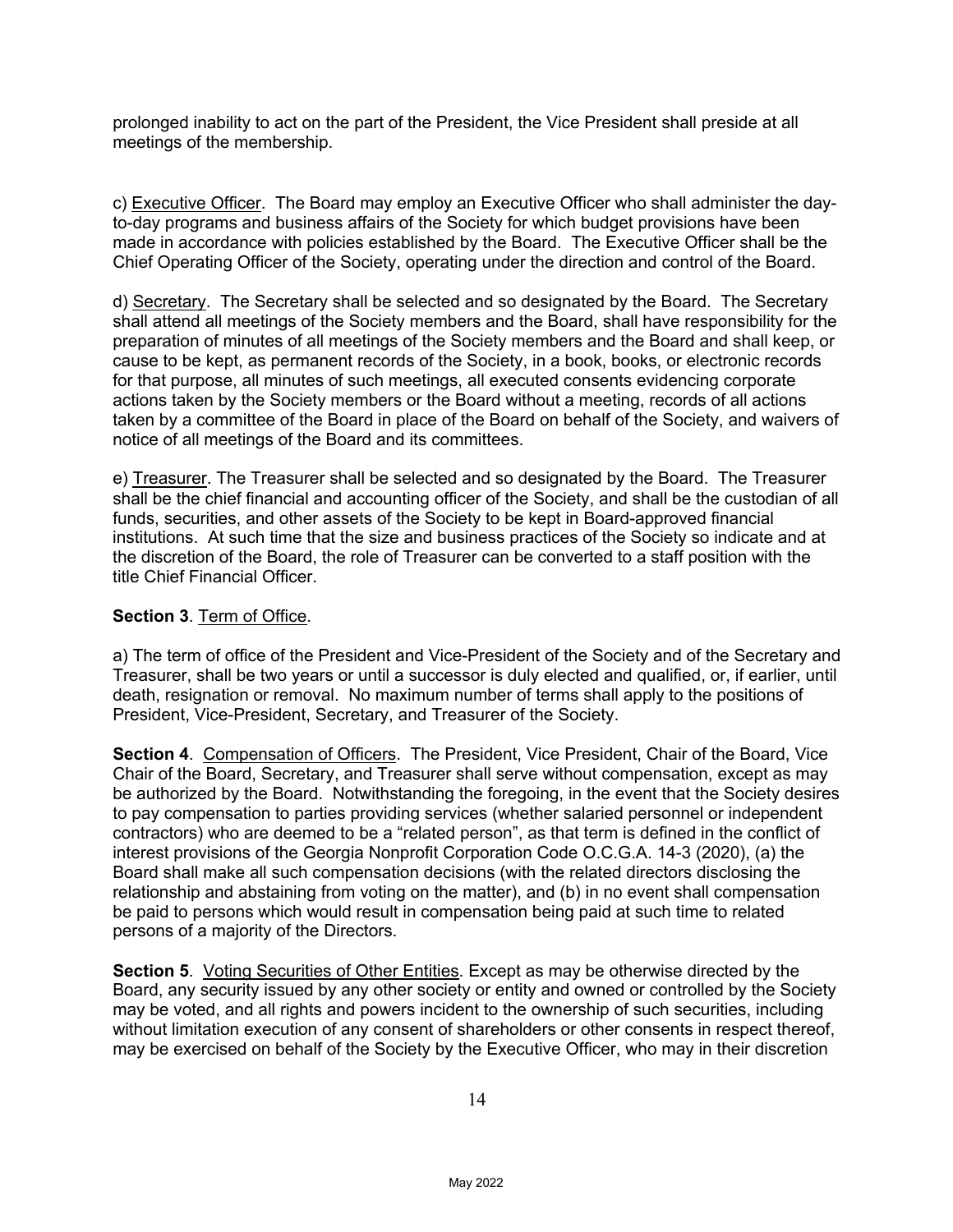delegate any of the foregoing powers by executing proxies or otherwise. The Board may from time to time confer like powers on any person or persons.

### **ARTICLE IX** – EXECUTIVE COMMITTEE

**Section 1**. Members of the Executive Committee are the Chair and Vice Chair of the Board, the President and Vice President of the Society, and the Executive Officer.

a) The Executive Committee shall possess and exercise all of the powers of the Board when such Board is not in session and shall possess such other powers as may be conferred by these bylaws or by the Board in specific charges given to this group. Actions of the Executive Committee during the interim between meetings of the Board shall be reported to and are subject to approval by the Board.

b) The Executive Committee has the full responsibility for authorizing investments for the setting aside of surplus funds, for continuation or termination of special reserve funds, or for any financial charges which it deems desirable in the light of future program and budget needs, and subject to approval by the Board.

c) The Executive Committee shall review and have responsibility for determining Society staff salary ranges and performance policies.

d) The Executive Committee may act by written resolution of a quorum thereof, by telephone, or electronic mail conference of a quorum thereof although not formerly convened.

e) The Executive Committee shall meet as required at such time as may be determined, and four (4) members of the Executive Committee shall constitute a quorum.

#### **ARTICLE X** – RESIGNATIONS and VACANCIES

**Section 1**. Removal of Director. A Director may be removed upon the affirmative vote of a twothirds (2/3) majority of the persons then serving as Directors under conditions set forth in Article VII, Section 5, Director Removal.

**Section 2**. Removal of Officer. Any Officer of the Society may be removed from the respective position by a resolution duly adopted by a two-thirds (2/3) majority of all persons then serving as Directors, whenever in their judgment the best interest of the Society will be served by such removal.

**Section 3**. Resignation of Director or Officer. Any Director or any officer of the Society may, at any time, resign from their respective position by giving written notice of their resignation to the Secretary. Such resignation shall take effect at the time specified in such notice, or, if no time is specified, at the time of the Secretary's receipt of such notice. No action by the Board shall be necessary to cause a resignation to be effective.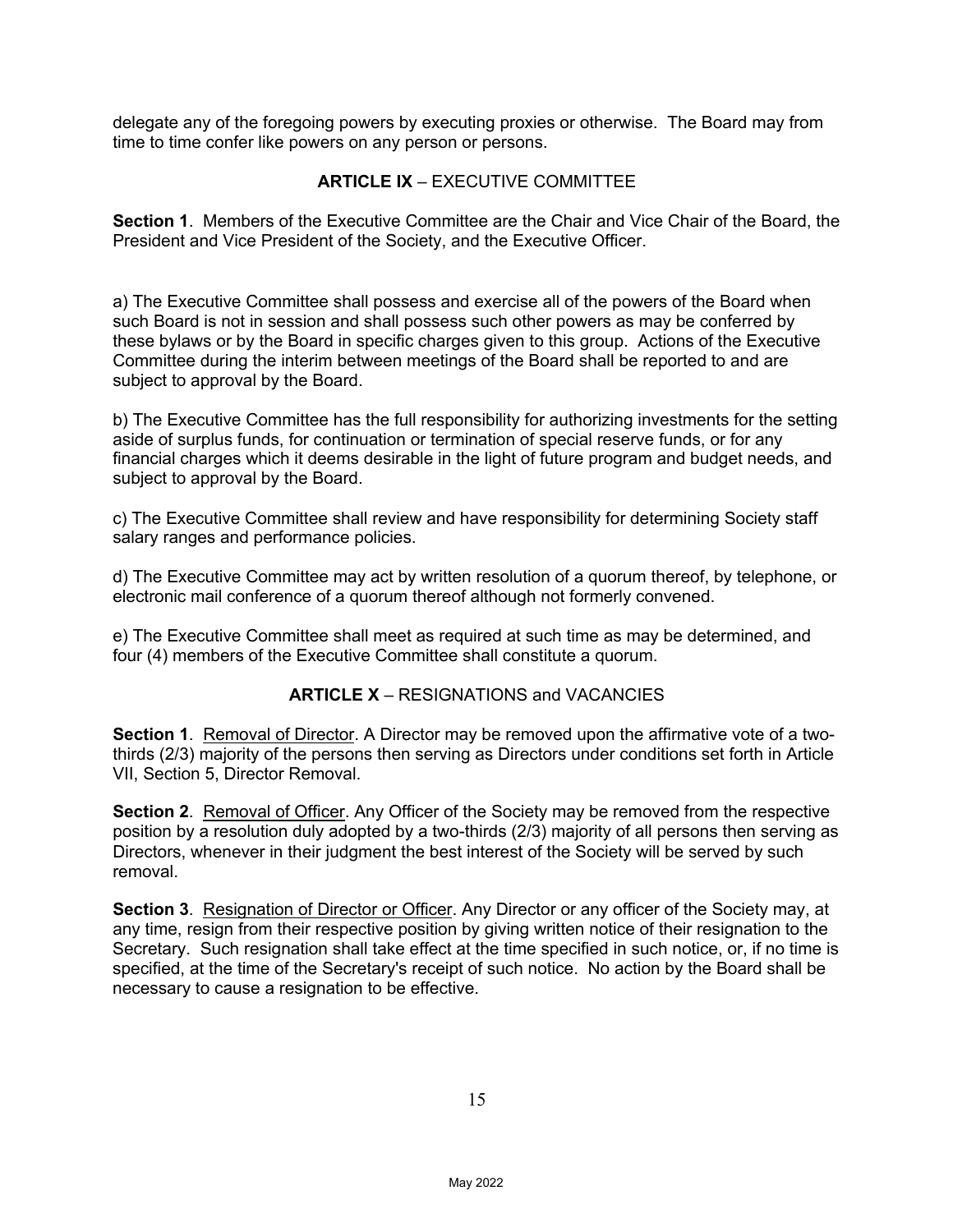# **Section 4**. Appointment of Replacement Director.

a) If the office of Chair becomes vacant, the Vice Chair shall immediately become Chair and serve the remainder of the unexpired term. For reelection purposes, if the unexpired term is less than one year, serving the remainder of the unexpired term as Chair shall be considered as equivalent to serving the remainder of that term as Vice Chair.

b) A vacancy in the office of Vice Chair shall be filled by election at the earliest convenient time. For reelection purposes, if the unexpired term is less than one year, serving the remainder of an unexpired term as Vice Chair shall not be considered.

c) Serving the remainder of an unexpired term of one year or more shall count as service of a full term in that office.

d) In the case of the death, resignation, removal, or permanent disability of an appointed Director, a new Director shall be appointed by the respective institution of the vacant Director position.

**Section 5.** Election of Replacement Officer. In the case of the death, resignation, removal or permanent disability of any Officer of the Society, a new Officer shall be elected by the Board by the same vote required by these Bylaws to elect an Officer for such term as the Board may specify (but in no event longer than the remaining term of the position being succeeded), at the regular meeting of the Board following such death, resignation, removal or permanent disability, or at a special meeting of the Board called for such purpose.

# **ARTICLE XI** – BOARD OF ADVISORS

**Section 1**. Number and Appointment of Advisors. The Board, by resolution adopted by a majority of the Directors then in office, may designate a Board of Advisors consisting of especially qualified or knowledgeable individuals who are interested in and have demonstrated professional expertise in the various programs and activities of the Society and who shall be appointed by the Board. The members of the Board of Advisors appointed by the Board shall serve for two- or three-year terms, and may be reappointed for an indeterminant number of terms. The Board of Advisors shall have no formal authority with respect to the governance, operations, affairs or assets of the Society. The Board of Advisors shall advise the Board on the activities of the Society, especially those relating to relations with the charitable, business, and governmental communities and to publicity and fund-raising, and shall perform such other functions as shall from time to time be assigned by the Board. The size of the Board of Advisors is to be determined by the Board of Directors.

**Section 2**. Duties. The Board of Advisors shall serve in an advisory capacity to the Board with respect to policy matters and pursuing other activities in support of the educational and scientific purposes of the Society. The Board of Advisors may pass resolutions recommending that the Board pursue action, but it shall have no authority to bind the actions of the Board.

**Section 3**. Chair. The Board of Advisors shall have a Chair who shall preside at all meetings of the Board of Advisors. The Chair shall be elected by the majority vote of the members of the Board of Advisors. The Chair shall serve a term of two years and may serve multiple terms.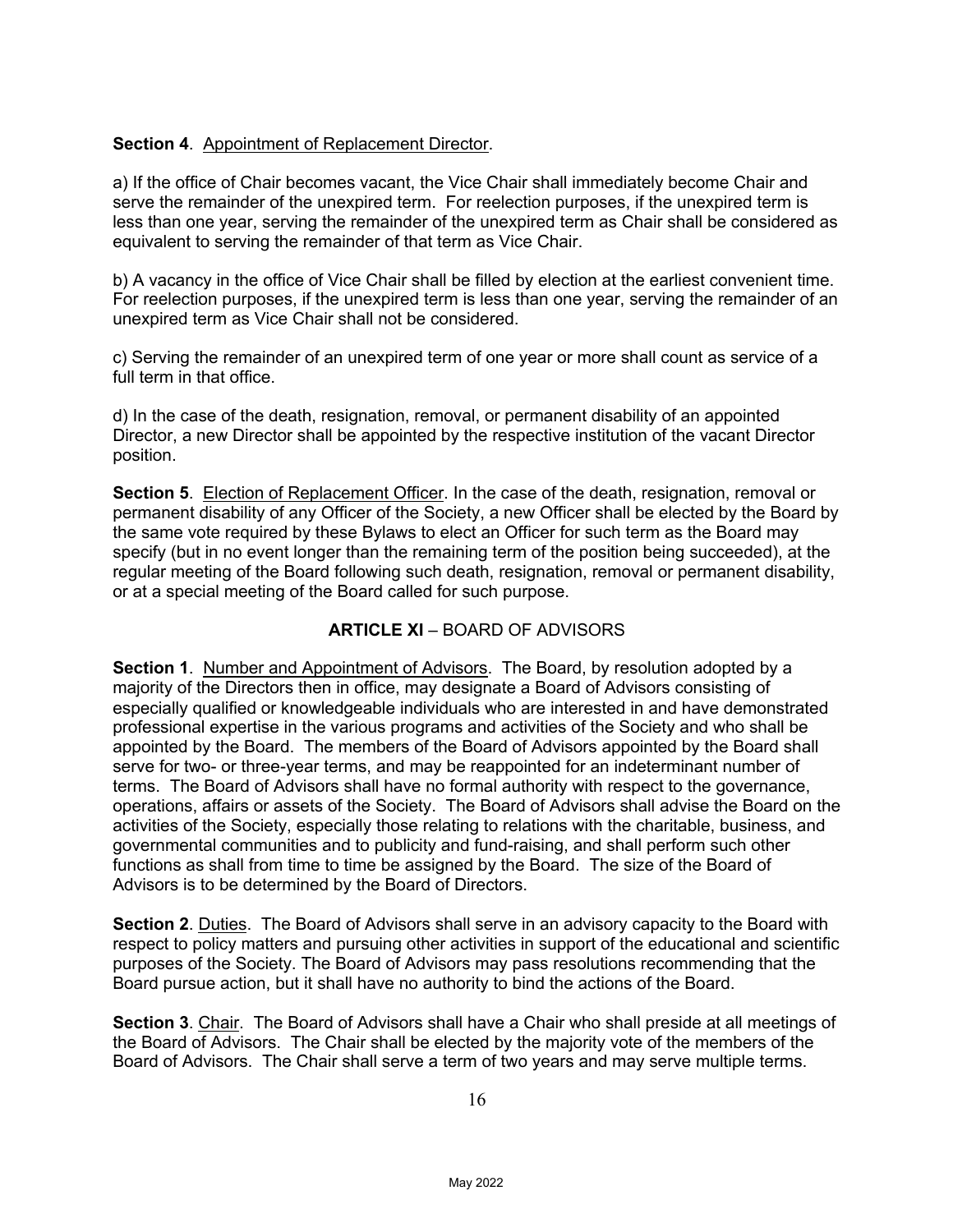Elections for Chair shall be held coincident with the election of officers of the Society. The Board of Advisors, with or without cause, may remove the Chair whenever in the Board's judgment the best interests of the Society would be served thereby. Such removal shall be effective immediately and the Board of Advisors shall be free to elect a new Chair.

**Section 4**. Meetings. The Chair, with the consent of the Board, shall call meetings of the Board of Advisors. The Board of Advisors shall meet at least once annually. Notice and agenda shall be given to members of the Board of Advisors in a manner identical to that given to Directors for meetings of the Board.

a) Decision-Making at meetings.

- Proxy voting is not allowed.
- All significant decisions require the affirmative vote of a majority of all voting members. Any voting member may designate a matter before the Board of Advisors as a significant decision.
- If the requisite majority vote to elect a successor for an office established in these Bylaws cannot be obtained at a meeting, the individual presently serving shall continue to serve until a successor is elected, regardless of any term limit established in these Bylaws. The matter shall be continued to the next meeting, until a successor is elected.

b) Travel reimbursement by the Society may be authorized by the Board of Directors, subject to a two-thirds (2/3) affirmative vote of said Board.

# **ARTICLE XII** – COMMITTEES and WORK GROUPS

**Section 1**. Committees. The Board may appoint one or more Standing Committees, ad hoc Committees and/or Work Groups to consist of not fewer than two (2) members each. Other committees not having and exercising the authority of the Board in the management of the Society may be designated by a resolution adopted by a majority of the Directors present at a meeting at which a quorum is present. Committees or Work Groups may be standing or ad hoc.

#### **Section 2.** Structure.

a) Standing Committees

- Each standing Committee shall be comprised of no fewer than two (2) total voting members and may include non-voting members.
- Voting Members**:** The Board shall appoint voting members of the Standing Committees.

b) Special Committees (ad hoc and Work Groups)

- The duration and charter of each Special Committee shall be established by the Board
- The Board shall appoint members, including the Chair, to Special Committees as needed
- All members of Special Committees shall be Society Members
- Membership on ad hoc Committees and Work Groups will cease once special issue is resolved and final report issued.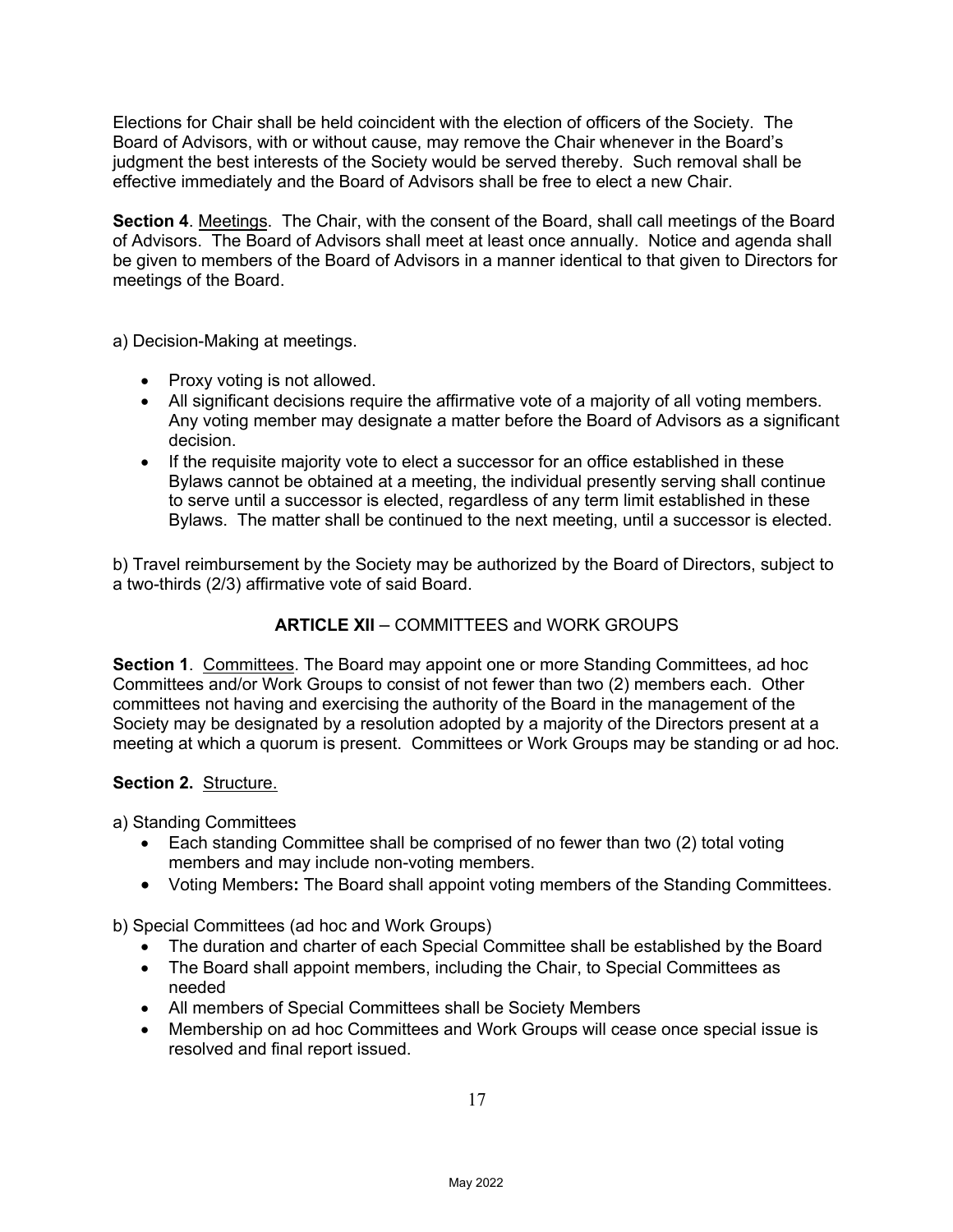**Section 3**. Standing Committees. Annually, the Chair shall appoint the following standing committees charged to carry out the corporate business of the Society.

a) Publication Committee - The Publications Committee will be composed of a senior editor of the journal *Disaster Medicine and Public Health Preparedness*, at least one Board member, and a number of at-large Society members and non-member subject matter experts, as determined by the Executive Committee. The senior editor shall Chair the Committee. The Publications Committee shall, in cooperation with the Board, the Executive Officer of the Society, and within the Society budget allocation, serve as liaison between the Society and official publications of the Society that are under independent scientific editorial leadership and control, and provide oversight on general publication policy.

b) Finance and Audit Committee - The Finance and Audit Committee shall be charged to review the financial status of the Society, the formal audit, management letter and investment practices, making specific recommendations to the Board.

c) Governance Committee – The Governance Committee will be composed of the immediate Past President, at least two Board members, and one at-large Society member, and be chaired by the immediate Past President. Should the immediate Past President decline or be unable to serve as Chair, the President shall appoint an alternate Chair. The Governance Committee shall present the names of all Board candidates, with the exception of Institutional candidates and Honorary Candidates and as otherwise described in Article VII, Section 3, to the membership 30 days prior to the time of any Society meeting. A majority vote of the Society membership is required for the election of any recommended nominee(s).

d) Program Committee – The Program Committee will be composed of the President of the Society, the Vice President of the Society, up to two Board members and up to two at-large Society members. The President will Chair the Committee; but should the President decline, or be unable to serve as Chair, then the Vice President will serve as Alternate Chair. The Program Committee shall, in cooperation with the Board, the Executive Officer of the Society, and within the Society meetings budget allocation, select venues, dates, agendas, speakers, manage elections and any other additional requirements for the successful execution of the Annual Meetings of the Society.

**Section 4.** Special Committees (ad hoc and Work Groups). Committees that perform specific tasks, and whose work will cease once the issue is resolved, and final report is issued.

**Section 5.** General Operations of Committees. Duties and charges of all committees as described in Section 2 above, shall be defined in writing by the Chair and shall be approved by the Executive Committee and/or the Board. All committees shall report to the Board any unauthorized actions taken and any recommendations requiring action of the Society.

# **Section 6.** Meetings.

a) In-person meetings of the Society Committees and Work Groups shall be held in conjunction with the Society meetings, at least once, but not more than two times yearly, subject to available funding.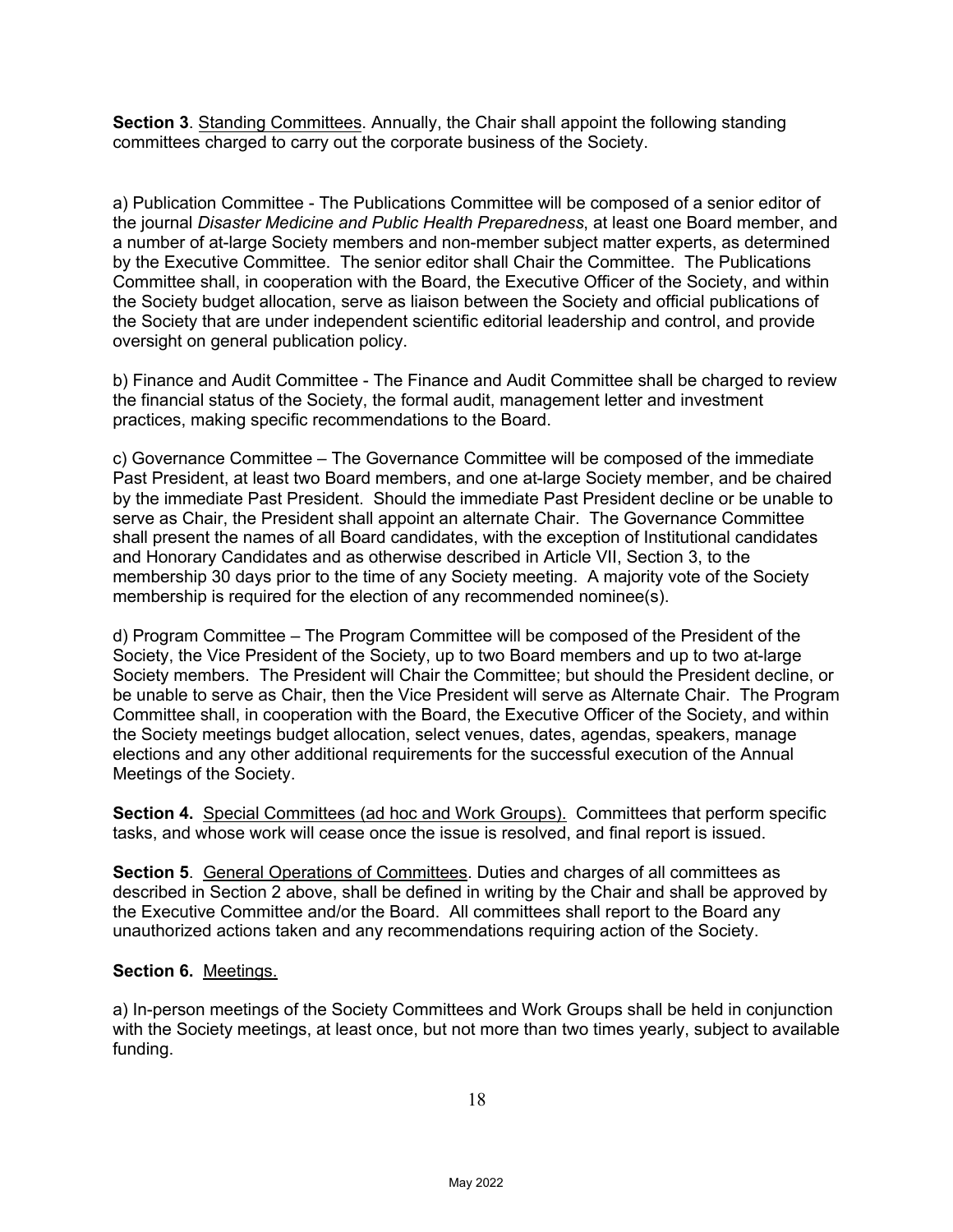b) Additional meetings shall be held regularly using telephonic or other electronic means.

c) The Committee or Work Group Secretary in advance of the meetings shall circulate an agenda to all committee members.

d) The Committee or Work Group Secretary shall prepare minutes or meeting summaries. These minutes or summaries will be maintained and collated into both electronic and paper files and submitted to the Secretary of the Society following each meeting.

e) All Committee meetings shall be governed by the parliamentary rules and usages contained in the most current edition of *The Standard Code of Parliamentary Procedure* by Alice Sturgis, but these Bylaws shall prevail in the event of any inconsistency.

#### **Section 7**. Officers.

a) Except as otherwise provided in these Bylaws, one member of each Committee, ad hoc Committee or Work Group shall be appointed Chair by the Board as authorized to appoint that Committee's or Work Group's membership, or, in lieu thereof, upon recommendation to the Board by a majority vote of all the members then serving on such Committee or Work Group.

b) A member of each Standing Committee, ad hoc Committee, or Work Group shall be elected Recorder by a majority vote of its members.

#### **Section 8**. Term.

a) Each member of a Committee, ad hoc Committee or Work Group shall serve for a period of two (2) years or until a successor is appointed, unless the Committee or Work Group shall be sooner terminated, or unless such member is removed with or without cause from such Committee or Work Group.

b) Standing Committee, ad hoc Committee and Work Group members may serve up to 2 consecutive terms of 2 years each, and are eligible to be reappointed thereafter provided at least one calendar year has passed since the end of their last term.

c) A Committee or Work Group member who has severed for 2 consecutive terms may serve for one additional term as chair.

**Section 9**. Removal of Committee Members. Any member of a committee of the Society may be removed by the Board as authorized to appoint such member or upon recommendation to the Board by a majority vote of the members then serving on such committee, whenever in their judgment the best interests of the Society shall be served by such removal.

**Section 10**. Vacancies. A vacancy in the membership of any Committee or Task Force may be filled by appointment made in the same manner as provided in the case of the original appointment.

**Section 11**. Quorum. Unless otherwise provided in the resolution of the Board designating a Committee, a majority of the whole Committee shall constitute a quorum and the act of the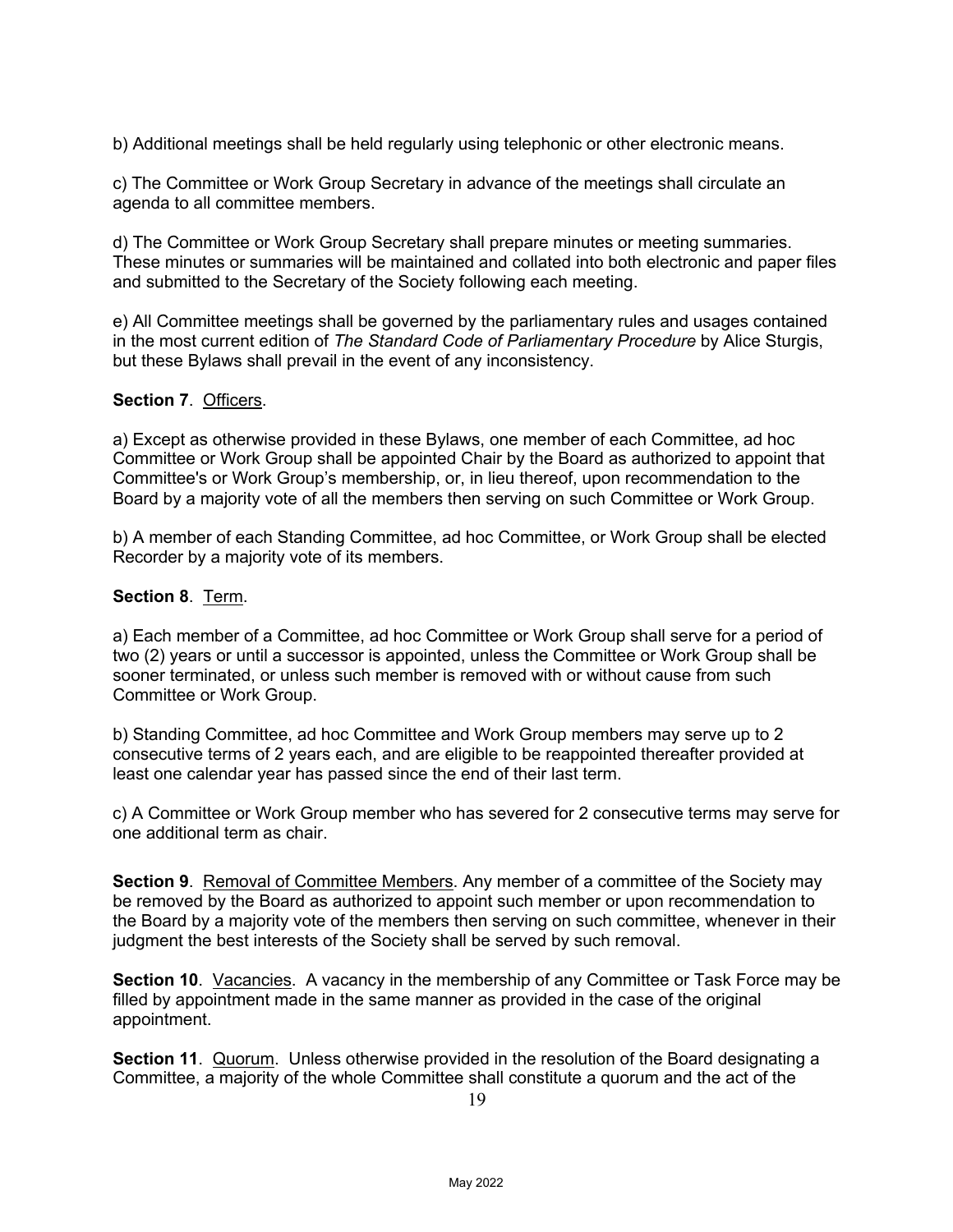majority of the members present at a meeting at which a quorum is present shall be the act of a **Committee** 

. **Section 12**. Rules. Each Committee or Task Force may adopt rules for its own government not inconsistent with these Bylaws or with rules promulgated by the Board.

# **ARTICLE XIII** – STAFF

**Section 1**. The Society shall employ such staff as is deemed necessary and reasonable by the Society's Board. The Board may delegate all staff hiring and firing decisions to the Executive Officer.

### **ARTICLE XIV** − CONFLICT OF INTEREST AND COMPENSATION POLICY

**Section 1.** Purpose. The purpose of the conflict of interest policy is to protect the Society's interest when it is contemplating entering into a transaction or arrangement that might benefit the private interest of an officer or director of the Society or might result in a possible excess benefit transaction. This policy is intended to supplement but not replace any applicable state and federal laws governing conflict of interest applicable to nonprofit and educational, scientific, or charitable organizations.

#### **Section 2.** Definitions

a) Interested Person. Any Director, Officer, Board of Advisors member, member of a Committee with governing board delegated powers, or participants in meetings of the Society who has a direct or indirect financial interest, as defined below, is an interested person.

b) Financial Interest. A person has a financial interest if the person has, directly or indirectly, through business, investment, or family: (1) an ownership or investment interest in any entity with which the Society has a transaction or arrangement, (2) a compensation arrangement with the Society or with any entity or individual with which the Society has a transaction or arrangement, or (3) a potential ownership or investment interest in, or compensation arrangement with, any entity or individual with which the Society is negotiating a transaction or arrangement.

c) Compensation. This includes direct and indirect remuneration as well as gifts or favors that are not insubstantial. A financial interest is not necessarily a conflict of interest. A person who has a financial interest may have a conflict of interest only if the appropriate Board or committee decides that a conflict of interest exists.

#### **Section 3.** Procedures

a) Duty to Disclose.In connection with any actual or possible conflict of interest, an interested person must disclose the existence of the financial interest and be given the opportunity to disclose all material facts to the Directors and members of committees with Board-delegated powers considering the proposed transaction or arrangement. All participants in meetings of the Society and its committees shall complete conflict of interest disclosures and statements of compliance and otherwise abide by the Society Conflict of Interest Policy. All participants shall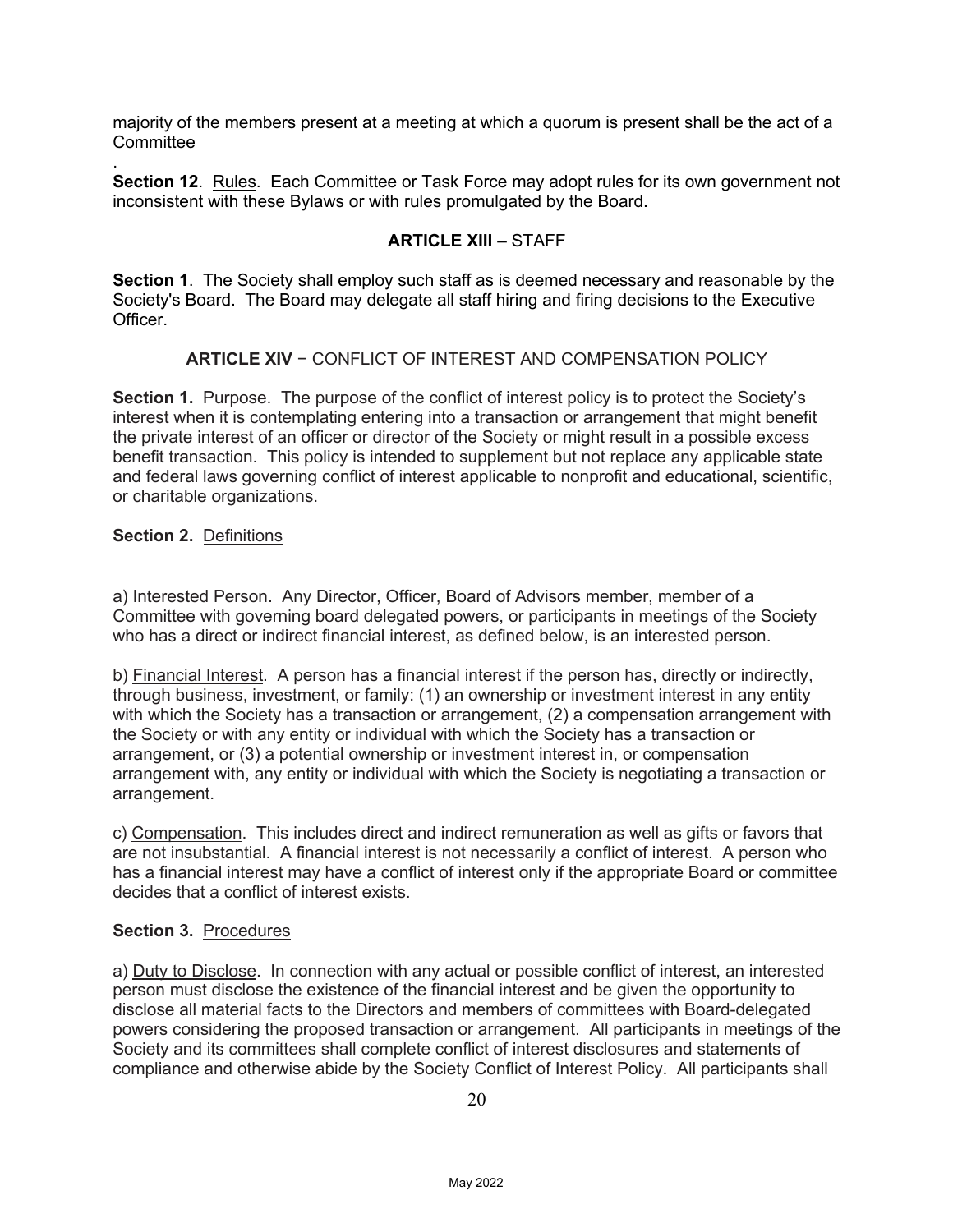update conflict of interest disclosure and other forms as specified in the Conflict of Interest Policy, and at the time of election, reelection, appointment and reappointment, as applicable. All participants shall act in a manner consistent with the Conflict of Interest Policy.

b) Determining Whether a Conflict of Interest Exists. After disclosure of the financial interest and all material facts, and after any discussion with the interested person, he/she shall leave the Board or committee meeting while the determination of a conflict of interest is discussed and voted upon. The remaining Board or committee members shall decide if a conflict of interest exists.

c) Procedures for Addressing the Conflict of Interest: (1) An interested person may make a presentation at the Board or committee meeting, but after the presentation, he/she hall leave the meeting during the discussion of, and the vote on, the transaction or arrangement involving the possible conflict of interest; (2) The chairperson of the Board or committee shall, if appropriate, appoint a disinterested person or committee to investigate alternatives to the proposed transaction or arrangement; (3) After exercising due diligence, the Board or committee shall determine whether the Society can obtain with reasonable efforts a more advantageous transaction or arrangement from a person or entity that would not give rise to a conflict of interest; (4) If a more advantageous transaction or arrangement is not reasonably possible under circumstances not producing a conflict of interest, the Board or committee shall determine by a majority vote of the disinterested Directors whether the transaction or arrangement is in the Society's best interest, for its own benefit, and whether it is fair and reasonable. In conformity with the above determination, it shall make its decision as to whether to enter into the transaction or arrangement.

d) Violations of the Conflicts of Interest Policy: (1) If the Board or committee has reasonable cause to believe a member has failed to disclose actual or possible conflicts of interest, it shall inform the member of the basis for such belief and afford the member an opportunity to explain the alleged failure to disclose; (2) If, after hearing the member's response and after making further investigation as warranted by the circumstances, the Board or committee determines the member has failed to disclose an actual or possible conflict of interest, it shall take appropriate disciplinary and corrective action.

**Section 4.** Records of Proceedings. The minutes of the Board, all Committees with Boarddelegated powers, and all meetings of the Society shall contain:

a) The names of the persons who disclosed or otherwise were found to have a financial interest in connection with an actual or possible conflict of interest, the nature of the financial interest, any action taken to determine whether a conflict of interest was present, and the Board's or committee's decision as to whether a conflict of interest in fact existed.

b) The names of the persons who were present for discussions and votes relating to the transaction or arrangement, the content of the discussion, including any alternatives to the proposed transaction or arrangement, and a record of any votes taken in connection with the proceedings.

# **Section 5.** Compensation

a) A voting member of the Board who receives compensation, directly or indirectly, from the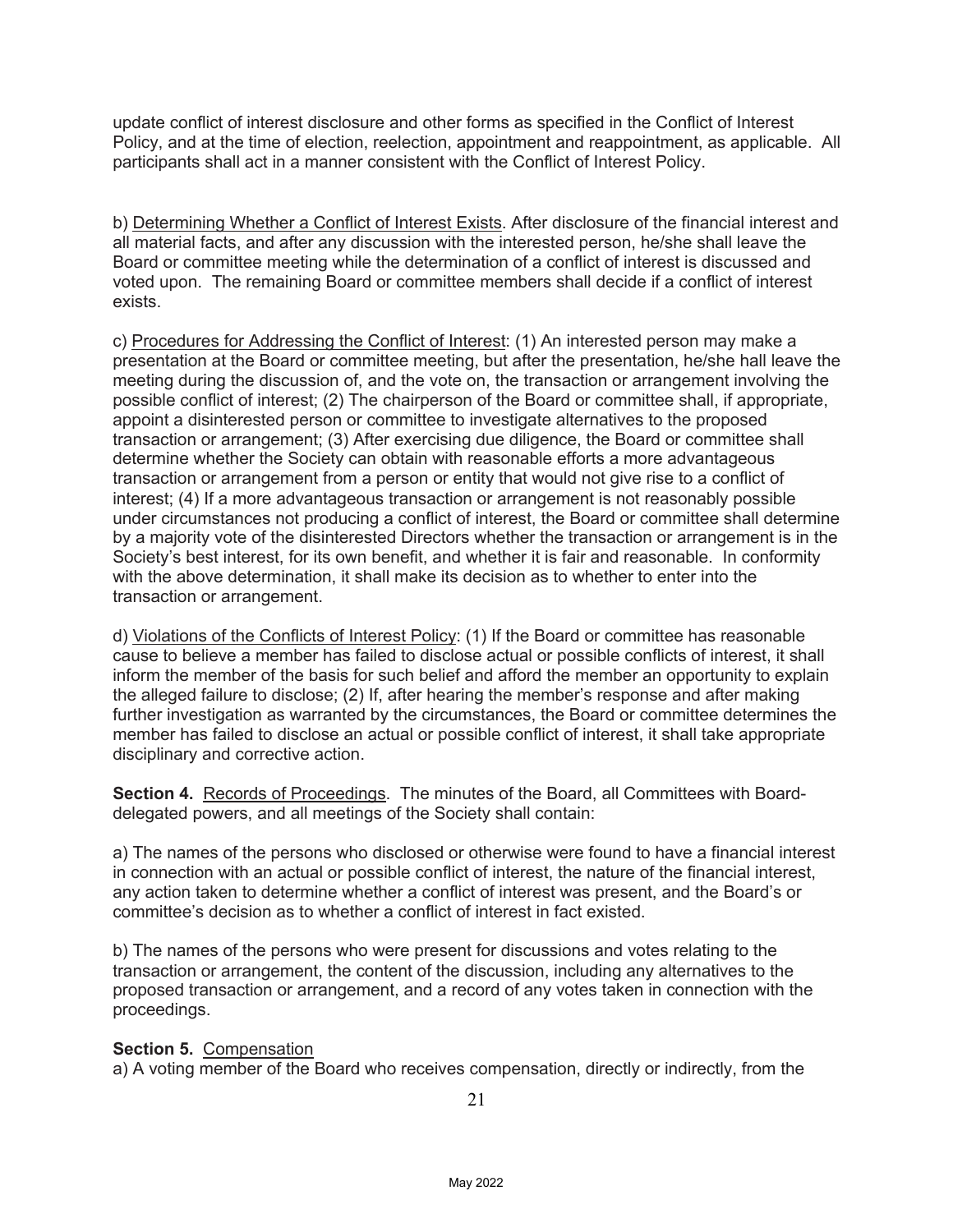Society for services is precluded from voting on matters pertaining to that member's compensation.

b) A voting member of any committee whose jurisdiction includes compensation matters and who receives compensation, directly or indirectly, from the Society for services is precluded from voting on matters pertaining to that member's compensation.

c) No voting member of the Board or any committee whose jurisdiction includes compensation matters and who receives compensation, directly or indirectly, from the Society, either individually or collectively, is prohibited from providing information to any committee regarding compensation.

**Section 6**. Annual Statements. When the Board adopts such statement, each Director, Officer, and member of a committee with Board-delegated powers shall annually sign a statement, which affirms such person:

a) Has received a copy of the conflicts of interest policy,

b) Has read and understands the policy,

c) Has agreed to comply with the policy, and

d) Understands the Society is charitable and in order to maintain its federal tax exemption it must engage primarily in activities, which accomplish one or more of its tax-exempt purposes.

**Section 7**. Periodic Reviews. To ensure the Society operates in a manner consistent with charitable purposes and does not engage in activities that could jeopardize its tax-exempt status, periodic reviews shall be conducted. The periodic reviews shall, at a minimum, include the following subjects:

a) Whether compensation arrangements and benefits are reasonable, based on competent survey information, and the result of arm's length bargaining.

b) Whether partnerships, joint ventures, and arrangements with management organizations conform to the Society's written policies, are properly recorded, reflect reasonable investment or payments for goods and services, further 501(c)(3) purposes and do not result in inurement, impermissible private benefit, or in an excess benefit transaction.

**Section 8.** Use of Outside Experts. When conducting the periodic reviews as provided for in Article VII, the Society may, but need not, use outside advisors. If outside experts are used, their use shall not relieve the Board of its responsibility for ensuring periodic reviews are conducted.

# **ARTICLE XV -** EDITORIAL CONTROL

**Section 1.** Final editorial control of all content for Society educational content including courses, manuals, enduring materials, and other supporting curriculum materials shall reside with the Society as publisher.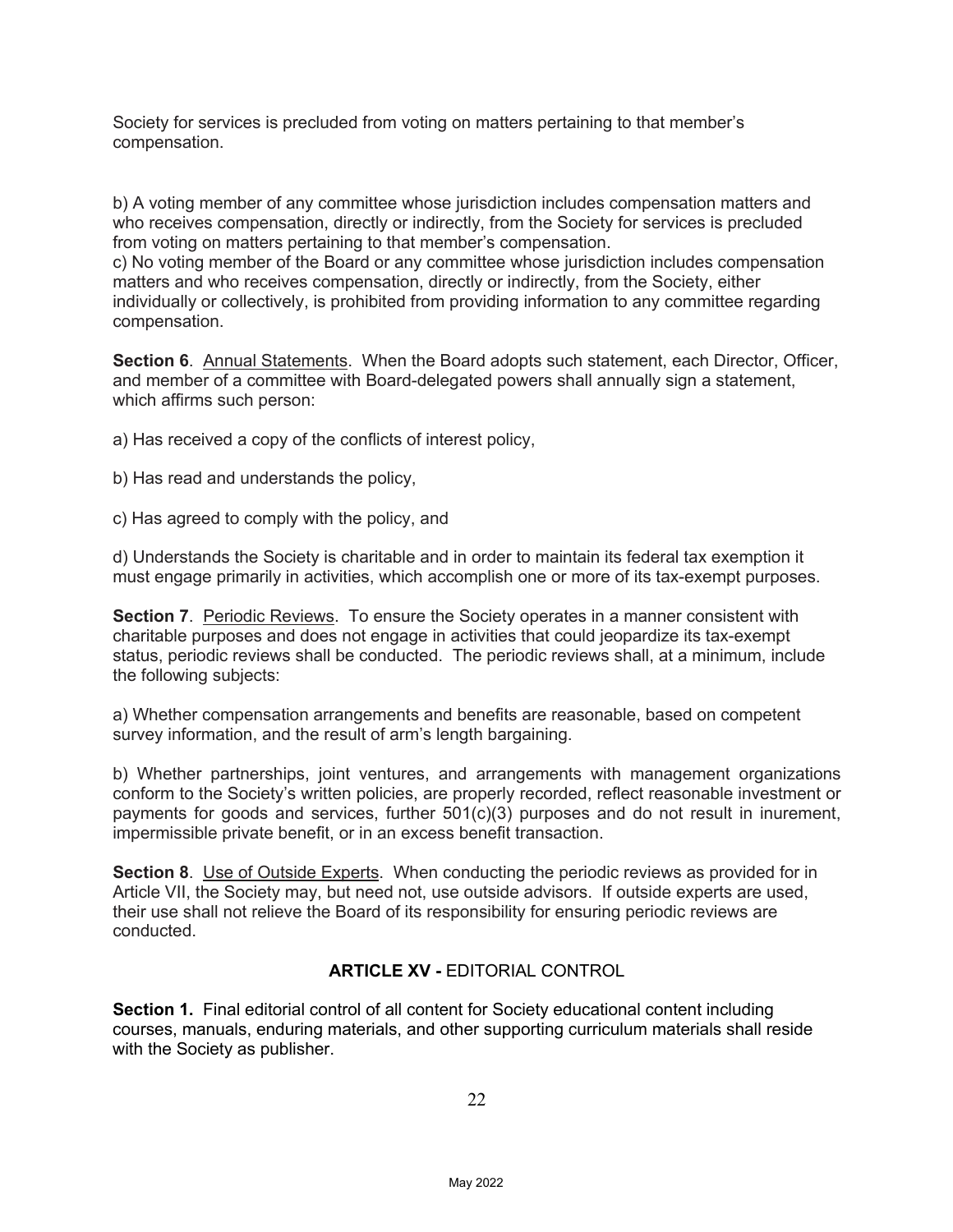# **ARTICLE XVI –** CONFIDENTIALITY AND PROPRIETARY RIGHTS

**Section 1.** Acknowledgement and Non-disclosure. All participants in the Society acknowledge by their participation that any information or material provided as part of the Society process or activities is confidential and/or proprietary and shall be kept confidential and shall only be used and disseminated for the Society process and activities. All participants in the Society acknowledge that all Society meetings and discussions are confidential and shall not be disseminated or discussed with individuals outside the Society. The Society Board will decide when and what information and data will be disseminated outside the Society process. Any other distribution of materials or information is strictly prohibited. All individuals participating in Society activities will be required to execute a Non-disclosure Agreement, in a form provided.

**Section 2.** Sharing Information. Notwithstanding the provisions of Article XVI. Section 1, a voting Society Representative or Alternate Representative may share general information regarding Society activities with the senior management or governing body of their organization. A Representative or Alternate Representative may submit a written request to the Secretary seeking permission to disseminate specifically identifiable Society information or materials to persons within their organizations with a need for such information to facilitate the participation of the organization in the Society process or the activities of the Society. No Society information or materials shall be disseminated unless specific written permission is received from the Secretary.

**Section 3.** Notices. All participants in the Society acknowledge by their participation that all notices of copyright, confidentiality or other conditions on distributed materials shall be binding and shall not be removed from any materials.

**Section 4.** Rights and Ownership. All participants in the Society acknowledge by their participation that intellectual property of all types, including but not limited to copyright and trademark rights and ownership, which may be developed or contributed as part of the Society activities shall at all times be the property of and belong to the Society, or as otherwise agreed upon between the Society and another entity. Each participant in the Society agrees to execute such assignments or waivers regarding intellectual property, including waivers of moral rights, as may be requested.

**Section 5.** Copyright Assignment. Each participant in a Society committee revising or reviewing any specific existing or proposed Society courses, manuals, and other supporting curriculum materials shall execute a copyright assignment in favor of the Society, in a form provided, prior to participating in the work of that committee.

# **ARTICLE XVII** – MONIES AND CONTRACTS

**Section 1**. Books and Records. The Society shall keep correct and complete books and records of account for its members, Board, and committees of the Board and shall also keep minutes of the proceedings of its Board (and Committees having any of the authority of the Board), and shall keep at the registered or principal office a record giving the names and addresses of the Board and the Officers of the Society. Books and records shall be kept in either written form or in any other form capable of being converted into written form. Any Director or his or her agent or attorney may inspect all books and records of the Society for any proper purpose at any reasonable time.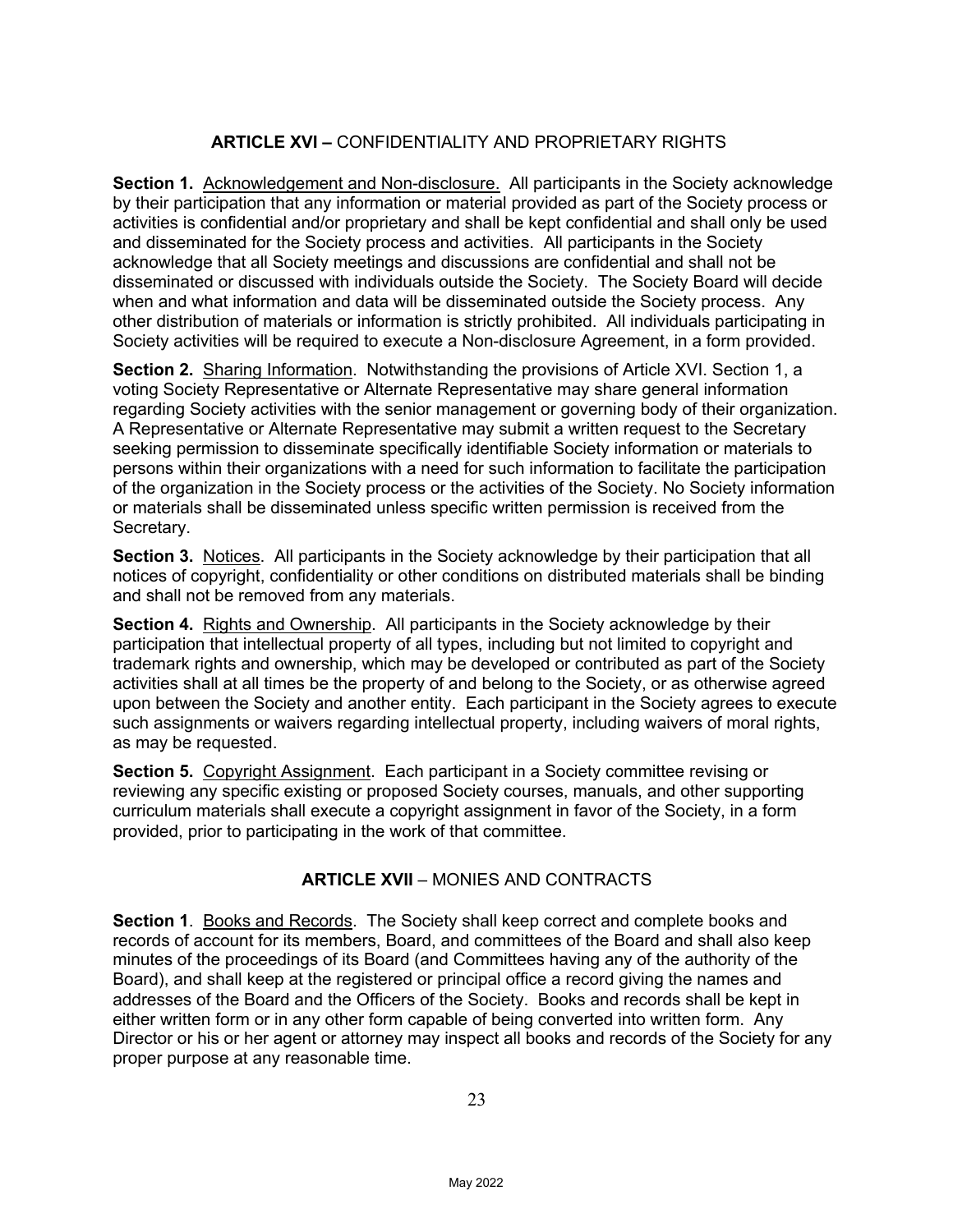**Section 2**. Financial Audit. The accounts of the Society shall be subject to an annual financial review by a certified public accountant approved by the Board or Executive Committee. A full financial audit shall be conducted by the Board or Executive Committee.

**Section 3**. Loans and Advances. No loans shall be contracted for on behalf of the Board and no evidence of indebtedness shall be issued in the name of the Board unless authorized by a resolution of the Board. Such authority may be general if confined to a specific dollar limit determined from time to time by resolution of the Board and shall otherwise be confined to specific instances. No loan shall be made to any Officer or Director of the Board. To the extent permitted by law, and upon the approval of the Board, the Executive Officer, acting jointly with the Treasurer, may effect loans and advances at any time for the Society from any bank, trust company or other institution, or from any firm, society or individual, and for such loans or advances that may be made, may execute and deliver promissory notes or other obligations of the Society, and may pledge, hypothecate or transfer any securities or other property of the Society as security for any such loans or advances. No loan shall be made to any Officer or Director of the Society.

**Section 4.** Expenditures. No Director(s) or Officer(s) shall expend funds of the Society in excess of \$5,000.00 or incur any indebtedness or obligation on behalf of the Society in excess of \$5,000.00 without the approval of the Board. Except as otherwise determined by the Board, all checks, drafts and other orders for the payment of moneys out of the funds of the Society in an amount less than or equal to \$5,000.00 shall be signed on behalf of the Society by any one of the Executive Officer or Treasurer of the Society; or, if in an amount in excess of \$5,000.00, shall be signed by the Executive Officer.

**Section 5**. Investments. The Board shall approve a written investment policy and may delegate to the Finance and Audit Committee and Executive Officer the authority to purchase securities in keeping with the investment policy.

**Section 6**. Deposits. All funds received by the Society and not otherwise employed shall be deposited to the credit of the Society in such banks, trust companies, or other depositories as the Board or Executive Committee may select, and shall be subject to withdrawal on written order of such person or persons as may be designated by the Board. All funds of the Society not otherwise employed shall be deposited from time to time to the credit of the Society in such banks, trust companies or other depositories as the Board or Executive Committee may select or as may be selected by any Officer or agent of the Society to whom such power may, from time to time, be delegated by the Board; and, for the purpose of such deposit, any officer, agent or employee of the Society to whom such power may be delegated by the Board may endorse, assign and deliver checks, drafts and other orders for the payment of moneys which are payable to the order of the Society.

**Section 7**. Contracts. The Board may authorize any officer(s) or agent(s), to enter into any contract or execute and deliver any instrument in the name of and on behalf of the Society, and such authority may be general or confined to specific instances. In the event that the Society desires to enter into any contract or arrangement with any party who is deemed to be a "related person", as that term is defined in the conflict of interest provisions of the Georgia Nonprofit Corporation Code O.C.G.A. 14-3 (2020), (a) the approval of the Board shall be required (with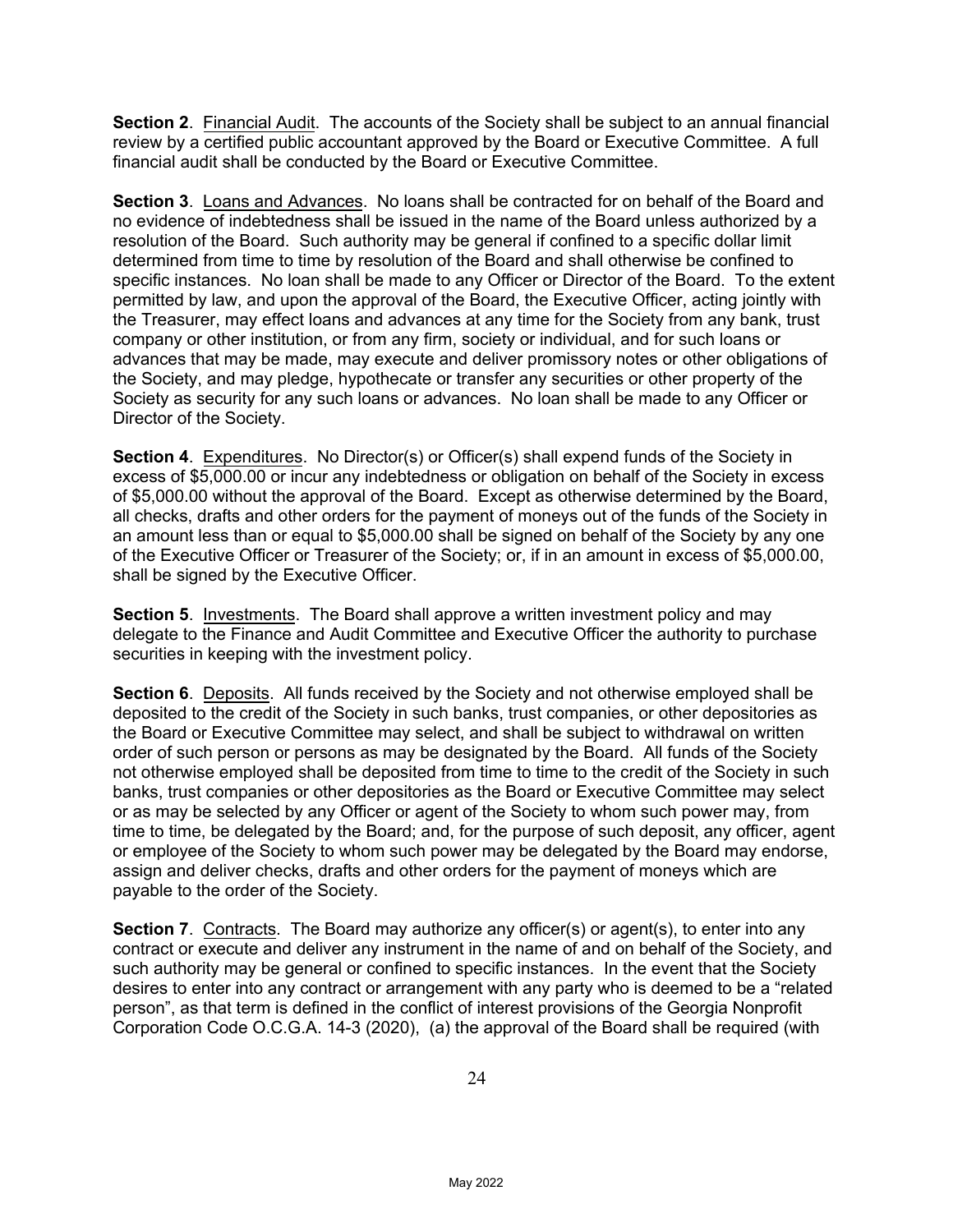the related directors, if any, disclosing the relationship and abstaining from voting on the matter), and (b) the contract or arrangement must be on an arms length basis.

**Section 8**. Checks. All checks, drafts, or other orders for the payment of money, notes and other evidences of indebtedness issued in the name of the Society shall be signed by the Executive Officer, Treasurer, and/or such other Officer(s) or agent(s) of the Society and in such manner as shall from time to time be determined by resolution of the Board. **Section 9**. Bonds. The Board may require any Officer, agent, or employee of the Society to give a bond to the Society, conditioned upon the faithful discharge of these duties, with one or more sureties and in such amount as may be satisfactory to the Board.

# **ARTICLE VIII –** FUNDING AND FINANCIAL OBLIGATIONS

**Section 1.** Expenses. All expenses of participants of the Society and its Committees shall be borne by each participant, unless otherwise specified herein.

**Section 2.** Meetings. For all Society and Society Committee meetings, the Society will provide:

a) Agenda material and staff support.

b) Meeting space or telephonic/electronic means of conducting meetings and meals during required in-person meetings.

c) Communications means to support the work of committees.

d) Food and refreshments, subject to availability of funds and as approved by the Board.

**Section 3.** Any member may volunteer to pay for or provide space or meals for any meeting.

# **ARTICLE XIX** – INDEMNIFICATION AND INSURANCE

This Article is intended to provide the broadest indemnification to Society Directors, Officers, employees, and agents authorized and permitted by the Georgia Nonprofit Corporation Code O.C.G.A. 14-3 (2020). The maximum indemnification authorized and permitted by the Georgia Nonprofit Corporation Code O.C.G.A. 14-3 (2020), as such code may from time to time be amended or superseded, is incorporated herein by this reference.

**Section 1**. Indemnification and Insurance.

a) Unless otherwise prohibited by law, the Society shall indemnify any Director or Officer, any former Director or Officer, any person who may have served at the Society's request as a Director or Officer of another organization, whether for-profit or not-for-profit, and may, by resolution of the Board, indemnify any employee against any and all expenses and liabilities actually and necessarily incurred by such person or imposed upon such person in connection with any claim, action, suit, or proceeding (whether actual or threatened, civil, criminal, administrative, or investigative, including appeals) to which the person may be or is made a party by reason of being or having been such Director, Officer, or employee; subject to the limitation, however, that there shall be no indemnification in relation to matters as to which the person shall be adjudged in such claim, action, suit, or proceeding to be guilty of a criminal offense or liable to the Society for damages arising out of the person's own negligence or misconduct in the performance of a duty to the Society.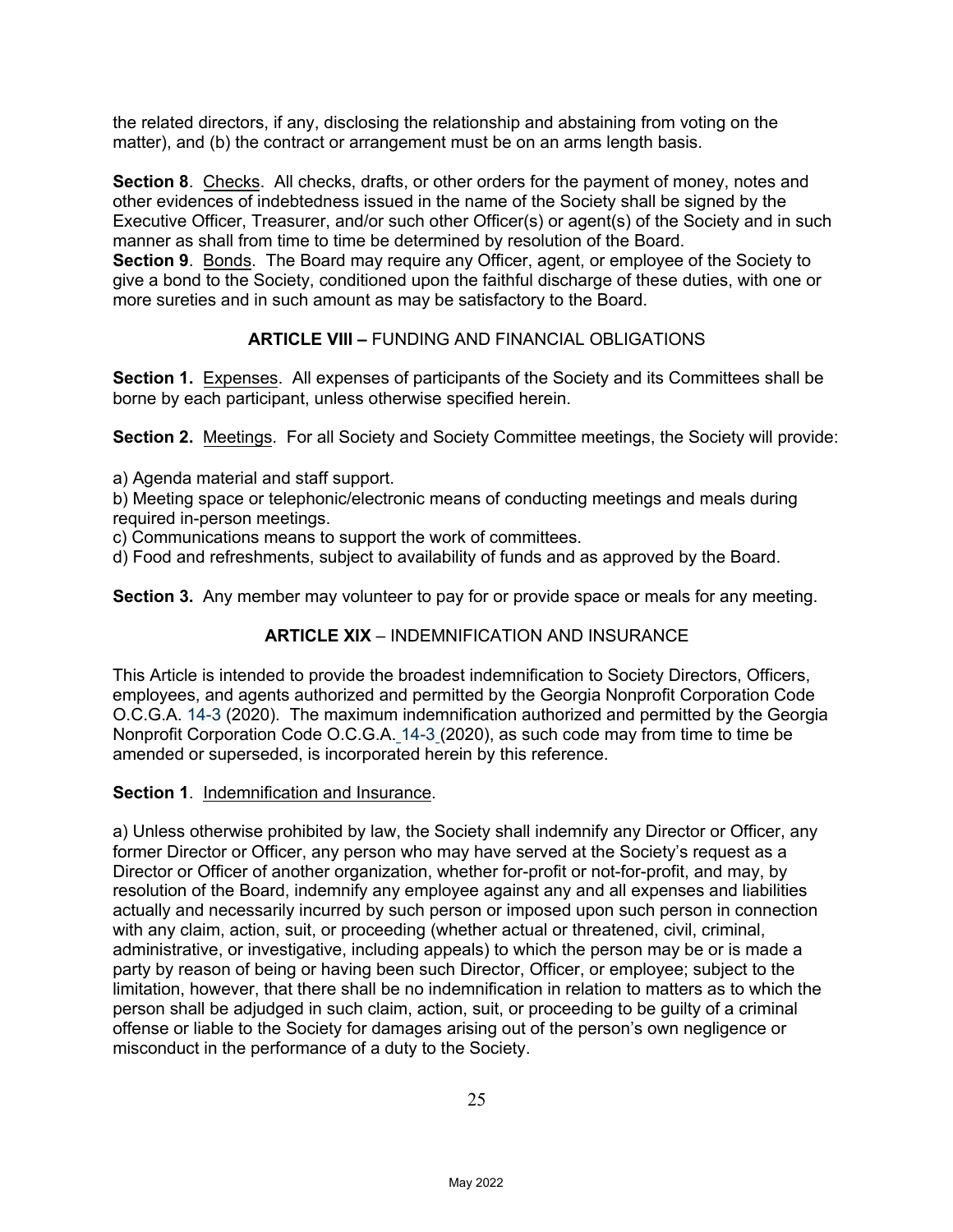b) Amounts paid in indemnification of expenses and liabilities may include, but shall not be limited to, counsel fees and other fees; costs and disbursements; and judgments, fines, and penalties against, and amounts paid in settlement by, such Director, Officer, or employee. The Society may advance expenses to, or where appropriate may itself, at its expense, undertake the defense of, any Director, Officer, or employee; provided, however, that such Director, Officer, or employee shall undertake to repay or to reimburse such expense if it should ultimately be determined that the person is not entitled to indemnification under this Article.

c) The provisions of this Article shall be applicable to claims, actions, suits, or proceedings made or commenced after the adoption hereof, whether arising from acts or omissions to act occurring before or after adoption hereof.

d) The indemnification provided by this Article shall not be deemed exclusive to any other rights to which such Director, Officer, or employee may be entitled under any statute, Bylaw, agreement, vote of the Board, or otherwise and shall not restrict the power of the Society to make any indemnification permitted by law.

e) The Board may authorize the purchase of insurance on behalf of any Director, Officer, employee, or other agent against any liability asserted against or incurred by the person which arises out of such person's status as a Director, Officer, employee, or agent or out of acts taken in such capacity, whether or not the Society would have the power to indemnify the person against that liability under law.

f) In no case, however, shall the Society indemnify, reimburse, or insure any person for any taxes imposed on such individual under Chapter 42 of the Internal Revenue Code of 1986, as now in effect or as may hereafter be amended ("the Code"). Further, if at any time the Society deemed to be a private foundation within the meaning of 26 U.S. Code § 509 - Private foundation defined, then, during such time, no payment shall be made under this Article if such payment would constitute an act of self-dealing or a taxable expenditure, as defined in Section 4941(d) or 4945(d), respectively, of the Code.

g) If any part of this Article shall be found in any action, suit, or proceeding to be invalid or ineffective, the validity and the effectiveness of the remaining parts shall not be affected.

# **ARTICLE XX** – DISTRIBUTION OF ASSETS UPON DISSOLUTION

In the event of dissolution, whether voluntary or involuntary, the residual assets of the Society will be turned over to one or more organizations which, at the time of such distribution(s), themselves are exempt from federal income tax as organizations described in Sections 501(c)(3) and 170(c)(2) of the Internal Revenue Code of 1986, as amended, or corresponding sections of any prior or future law, or to the federal, state or local government for exclusive public purpose, and in no event shall any benefit accrue by reason of any such dissolution to any of the incorporators, Officers or Directors of the Society. Assets held by the Society upon condition requiring return, transfer, or conveyance to a particular person or entity upon the Society's dissolution shall be returned, transferred or conveyed in accordance with such requirements.